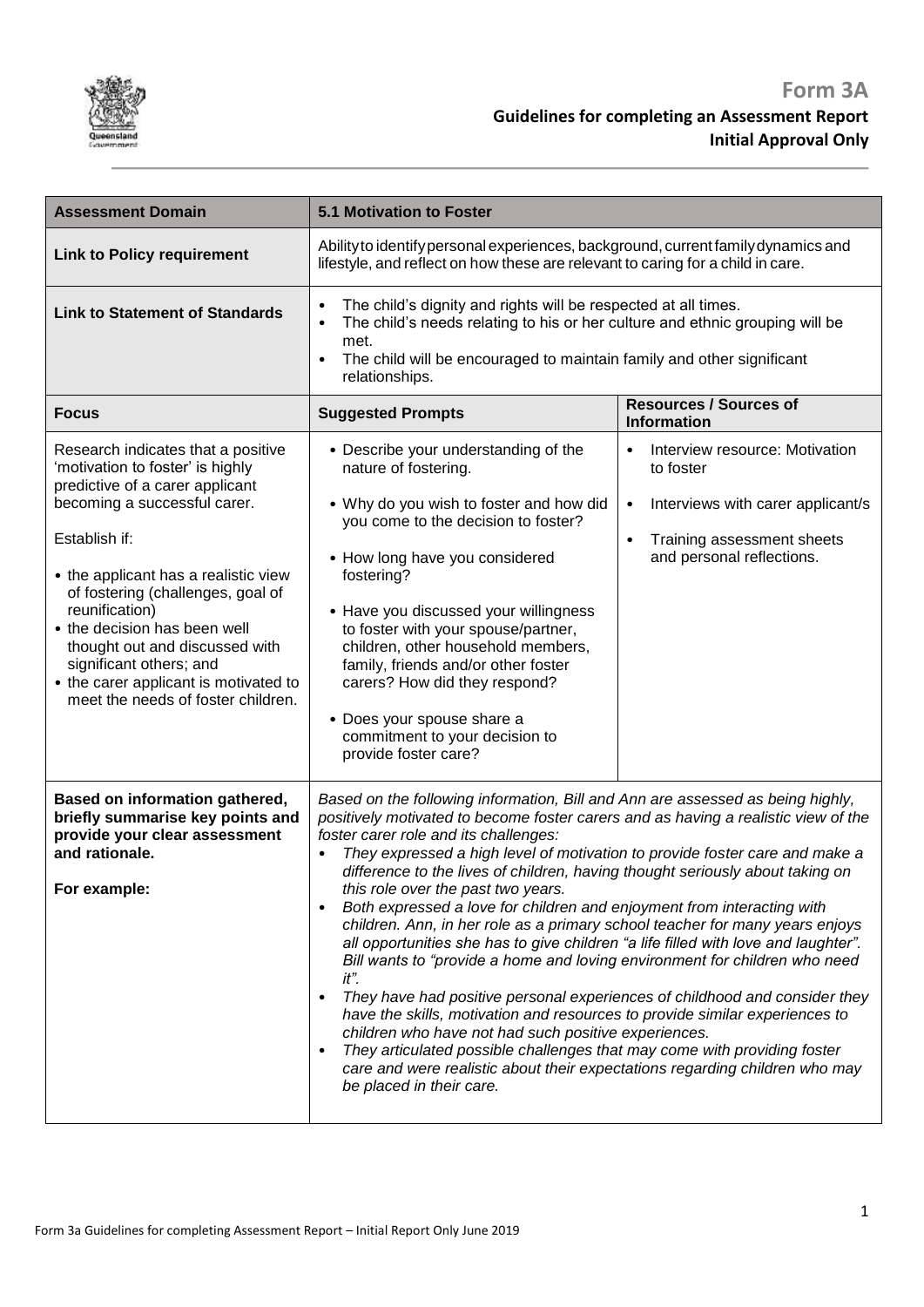

| <b>Assessment Domain</b>                                                                                                                                                                                                                                                                                                                                                                                                                                                                                                                                                                                                                                                                                                                                                                                                                                                                                                   | 5.2 Household Members Assessment Domain                                                                                                                                                                                                                                                                                                                                                                                                                                                                                                                                                                                                                                                                                                                                                                                                                                                                                                                                                                                                                                                                                         |                                                                                                                                                                                                                                                                                                                                                                                                                              |
|----------------------------------------------------------------------------------------------------------------------------------------------------------------------------------------------------------------------------------------------------------------------------------------------------------------------------------------------------------------------------------------------------------------------------------------------------------------------------------------------------------------------------------------------------------------------------------------------------------------------------------------------------------------------------------------------------------------------------------------------------------------------------------------------------------------------------------------------------------------------------------------------------------------------------|---------------------------------------------------------------------------------------------------------------------------------------------------------------------------------------------------------------------------------------------------------------------------------------------------------------------------------------------------------------------------------------------------------------------------------------------------------------------------------------------------------------------------------------------------------------------------------------------------------------------------------------------------------------------------------------------------------------------------------------------------------------------------------------------------------------------------------------------------------------------------------------------------------------------------------------------------------------------------------------------------------------------------------------------------------------------------------------------------------------------------------|------------------------------------------------------------------------------------------------------------------------------------------------------------------------------------------------------------------------------------------------------------------------------------------------------------------------------------------------------------------------------------------------------------------------------|
| <b>Link to Policy Requirement</b>                                                                                                                                                                                                                                                                                                                                                                                                                                                                                                                                                                                                                                                                                                                                                                                                                                                                                          | Ability to provide a safe and stable living environment that is free from harm or<br>risk of harm.                                                                                                                                                                                                                                                                                                                                                                                                                                                                                                                                                                                                                                                                                                                                                                                                                                                                                                                                                                                                                              |                                                                                                                                                                                                                                                                                                                                                                                                                              |
| <b>Link to Statement of Standards</b>                                                                                                                                                                                                                                                                                                                                                                                                                                                                                                                                                                                                                                                                                                                                                                                                                                                                                      | The child's dignity and rights will be respected at all times.                                                                                                                                                                                                                                                                                                                                                                                                                                                                                                                                                                                                                                                                                                                                                                                                                                                                                                                                                                                                                                                                  |                                                                                                                                                                                                                                                                                                                                                                                                                              |
| <b>Focus</b>                                                                                                                                                                                                                                                                                                                                                                                                                                                                                                                                                                                                                                                                                                                                                                                                                                                                                                               | <b>Suggested Prompts</b>                                                                                                                                                                                                                                                                                                                                                                                                                                                                                                                                                                                                                                                                                                                                                                                                                                                                                                                                                                                                                                                                                                        | <b>Resources / Sources of</b><br><b>Information</b>                                                                                                                                                                                                                                                                                                                                                                          |
| Household members can have a<br>significant influence over the<br>experience a child will have in care<br>and can directly contribute to the<br>success or breakdown of a<br>placement.<br>Assess if:<br>• the applicant has considered the<br>impact fostering may have on other<br>members of the household and how<br>this will be managed<br>• the applicant has discussed fostering<br>directly with household members<br>• household members have<br>considered the impact fostering will<br>have on them and the role they can<br>play in providing care; and<br>• consider whether the placement of<br>the child may pose any risks to the<br>safety of the applicant or any other<br>children in the applicant's household<br>(e.g. the parents or family members<br>of the child being considered for<br>placement have been identified as a<br>safety risk for the applicants and<br>children in the household) | Applicants<br>How do you think members of your<br>household will respond to a child in<br>care being placed in your home?<br>How will you support household<br>$\bullet$<br>members who are adapting to child in<br>the household and manage any<br>conflict that arises with household<br>members as a result of fostering?<br>Adult household member<br>Are you supportive of the applicant's<br>$\bullet$<br>decision to provide foster care?<br>How might having a child in care<br>$\bullet$<br>placed in your household impact on<br>you?<br>How do you see your role in relation to<br>$\bullet$<br>a child in care being placed in your<br>household?<br>What could you do to make a child in<br>$\bullet$<br>care in your household feel<br>comfortable during their placement?<br>Household member - child / young<br>person<br>How do you feel about your parent/s<br>decision to become a foster carer?<br>What are some of the things that might<br>$\bullet$<br>change when your parents are caring<br>for another child?<br>How would you help another child to<br>$\bullet$<br>feel comfortable in your family? | Interview with other adult<br>household member<br>Interview with young person<br>$\bullet$<br>Interview with child<br>Interviews with applicants and<br>other household members<br>Training assessment sheets<br>and personal reflections<br>Interview resource: Interview<br>with other household member<br>Interview resource: Interview<br>$\bullet$<br>with child<br>Interview resource: Interview<br>with young person. |
| Based on information gathered,<br>briefly summarise key points and<br>provide your clear assessment and<br>rationale.<br>For example:                                                                                                                                                                                                                                                                                                                                                                                                                                                                                                                                                                                                                                                                                                                                                                                      | No concerns were identified in relation to household members with<br>regard to Ann and Bill becoming prospective carers.<br>There are no other people living in Ann and Bill's household. Ann's parents<br>visit regularly. Ann and Bill have discussed fostering with Ann's parents and<br>her parents are supportive of them being foster carers.                                                                                                                                                                                                                                                                                                                                                                                                                                                                                                                                                                                                                                                                                                                                                                             |                                                                                                                                                                                                                                                                                                                                                                                                                              |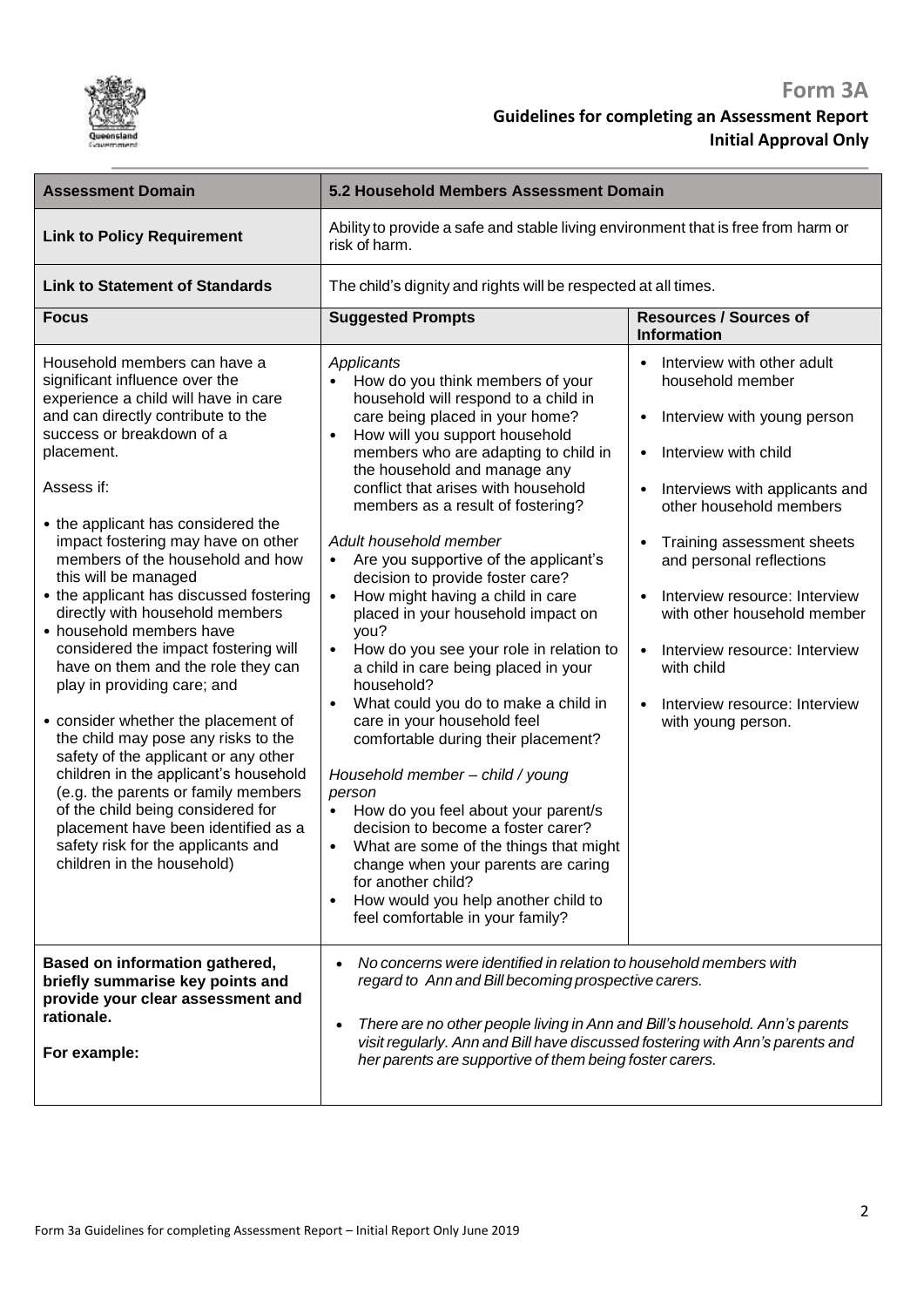

| <b>Assessment Domain</b>                                                                                                                                                                                                                                                                                                                                                                                                                                                                                                            | 5.3 Personal Background                                                                                                                                                                                                                                                                                                                                                                                                                                                                           |                                                                                                                                                                                       |
|-------------------------------------------------------------------------------------------------------------------------------------------------------------------------------------------------------------------------------------------------------------------------------------------------------------------------------------------------------------------------------------------------------------------------------------------------------------------------------------------------------------------------------------|---------------------------------------------------------------------------------------------------------------------------------------------------------------------------------------------------------------------------------------------------------------------------------------------------------------------------------------------------------------------------------------------------------------------------------------------------------------------------------------------------|---------------------------------------------------------------------------------------------------------------------------------------------------------------------------------------|
| <b>Link to Policy requirement</b>                                                                                                                                                                                                                                                                                                                                                                                                                                                                                                   | Ability to identify personal experiences, background, current family dynamics<br>and lifestyle, and reflect on how these are relevant to caring for a child in<br>care.                                                                                                                                                                                                                                                                                                                           |                                                                                                                                                                                       |
| <b>Link to Statement of Standards</b>                                                                                                                                                                                                                                                                                                                                                                                                                                                                                               | The child's dignity and rights will be respected at all times.<br>٠                                                                                                                                                                                                                                                                                                                                                                                                                               |                                                                                                                                                                                       |
|                                                                                                                                                                                                                                                                                                                                                                                                                                                                                                                                     | being cared about and valued and that contributes to the child's positive<br>self-regard.                                                                                                                                                                                                                                                                                                                                                                                                         | The child will receive emotional care that allows him or her to experience                                                                                                            |
|                                                                                                                                                                                                                                                                                                                                                                                                                                                                                                                                     | The child will receive positive guidance when necessary to help him or<br>her to change inappropriate behaviour.                                                                                                                                                                                                                                                                                                                                                                                  |                                                                                                                                                                                       |
|                                                                                                                                                                                                                                                                                                                                                                                                                                                                                                                                     | The child will be encouraged to maintain family and other<br>significant relationships.                                                                                                                                                                                                                                                                                                                                                                                                           |                                                                                                                                                                                       |
| 5.3 Personal background: Childhood experiences                                                                                                                                                                                                                                                                                                                                                                                                                                                                                      |                                                                                                                                                                                                                                                                                                                                                                                                                                                                                                   |                                                                                                                                                                                       |
| <b>Focus</b>                                                                                                                                                                                                                                                                                                                                                                                                                                                                                                                        | <b>Suggested prompts</b>                                                                                                                                                                                                                                                                                                                                                                                                                                                                          | <b>Resources/Sources of</b><br><b>Information</b>                                                                                                                                     |
| An individual's experience of<br>childhood is likely to impact on<br>how they parent their own<br>children.<br>Exploring the experience of<br>childhood with the applicant will<br>provide insight into the way they<br>currently provide care to their<br>child/ren and intend to provide<br>care for a child in care.<br>Assist the carer to reflect on their<br>childhood and identify what they will<br>bring with them to the role of foster<br>carer as a result of their<br>experiences.<br>The experience of a difficult or | What was it like growing up<br>$\bullet$<br>as a child in your family?<br>How did your family<br>communicate as you were<br>growing up? How were<br>emotions expressed and<br>conflicts resolved?<br>Who disciplined you as a<br>child and what methods of<br>discipline were used?<br>What impact did this have<br>on you as a child?<br>What impact do you think your<br>childhood experiences have<br>had on you as an adult?<br>How would you describe the<br>education you received and your | Interview resource:<br>Childhood experiences<br>Interview resource:<br>Genogram<br>Interviews with applicants<br>$\bullet$<br>Training assessment sheets and<br>personal reflections. |
| abusive childhood should not<br>preclude an applicant from being<br>assessed as suitable. Assess if the<br>applicant has worked through this<br>experience and emerged with<br>strengths that will assist them to<br>provide quality care.                                                                                                                                                                                                                                                                                          | experience of school life?<br>Are there any experiences from<br>your childhood that you are<br>dealing with today?<br>In bringing up children what<br>do you do/ would you do<br>differently from what your<br>parents did?                                                                                                                                                                                                                                                                       |                                                                                                                                                                                       |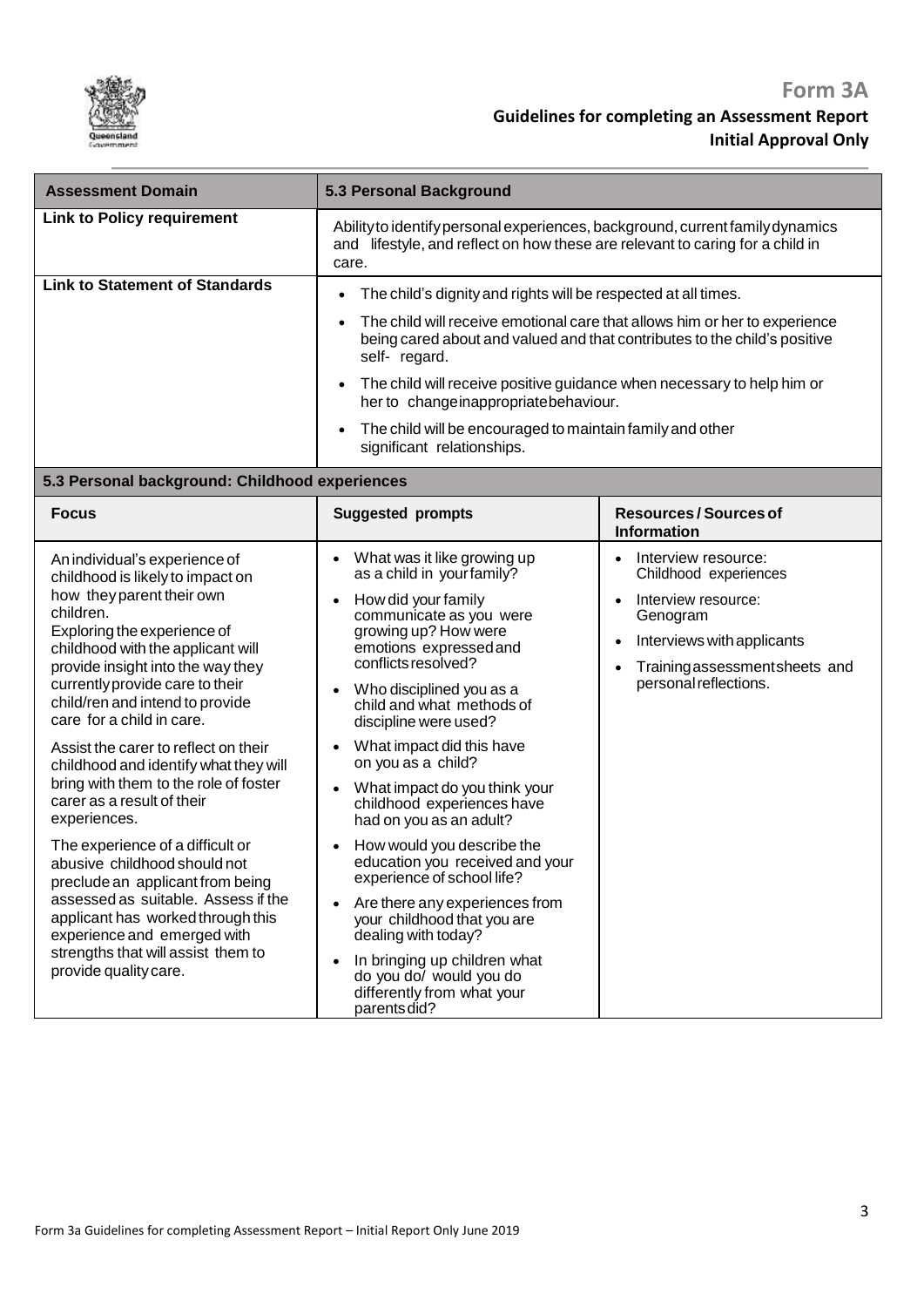

reflections.

| <b>Based on information</b><br>gathered, briefly summarise<br>key points and provide your<br>clear assessment and<br>rationale.<br>Forexample:                           | In summary, no concerns were identified in relation to Ann or Bill<br>experiencing difficulties during childhood that would impact on their ability<br>to provide quality care. This assessment is based on the following<br>information gathered during theirassessment:                                                                                                                                                                                                                                                                                                                                   |                                                                                                                                                   |
|--------------------------------------------------------------------------------------------------------------------------------------------------------------------------|-------------------------------------------------------------------------------------------------------------------------------------------------------------------------------------------------------------------------------------------------------------------------------------------------------------------------------------------------------------------------------------------------------------------------------------------------------------------------------------------------------------------------------------------------------------------------------------------------------------|---------------------------------------------------------------------------------------------------------------------------------------------------|
|                                                                                                                                                                          | Bill and Ann each reflected on their childhood experiences. Ann spoke<br>of having a positive and supportive childhood and identified that<br>everyone respected each other. Whilst her parents had<br>disagreements, these were resolved through open discussion. Ann<br>was never smacked as a child and identified appropriate discipline<br>methods used by her parents.                                                                                                                                                                                                                                |                                                                                                                                                   |
|                                                                                                                                                                          | Bill talked of having a contented childhood and of having "lots of fun<br>and adventure" with his brothers. His mother was affectionate and<br>encouraged.                                                                                                                                                                                                                                                                                                                                                                                                                                                  |                                                                                                                                                   |
|                                                                                                                                                                          | Bill recalled that a difficult aspect of his childhood was the "yelling and<br>screaming" in his parents' relationship and that they did not resolve<br>conflicts. Despite his parents separating, they have an amicable<br>relationship and worked hard to ensure their separation didn't have a<br>negative effect on their children. Bill was able to reflect on his experience<br>of the tension between his parents and identified what he does differently<br>in his own relationship, such as addressing issues in constructive ways.                                                                |                                                                                                                                                   |
|                                                                                                                                                                          | Bill was "occasionally" smacked as a child and identified that this was a<br>relatively ineffective form of discipline and led to him feeling fearful and<br>angry. He spoke of more effective, appropriate forms of discipline also<br>used by his parents (i.e., time out, removal of privileges) and identified<br>that he would use such strategies himself as they assisted him to think<br>about his behaviour and learn from his mistakes. It is assessed that Bill<br>has gained strengths through reflecting on what inappropriate discipline<br>techniques were not affective for him as a child. |                                                                                                                                                   |
|                                                                                                                                                                          | Both Ann and Bill attended many schools as a result of moving<br>locations. Ann's commitment and love of being a teacher reflects her<br>conviction that education is a significant part of growing up and should<br>be enjoyable. Bill attended school regularly and was an average<br>student. He left after grade 10 and sought employment, viewing this as<br>the best choice for him. He is supportive of the importance of receiving<br>a sound education.                                                                                                                                            |                                                                                                                                                   |
| 5.3 Personal background: Significant life events/experiences                                                                                                             |                                                                                                                                                                                                                                                                                                                                                                                                                                                                                                                                                                                                             |                                                                                                                                                   |
| <b>Focus</b>                                                                                                                                                             | <b>Suggested prompts</b>                                                                                                                                                                                                                                                                                                                                                                                                                                                                                                                                                                                    | <b>Resources/Sources of</b><br><b>Information</b>                                                                                                 |
| Significant life events /<br>experiences (e.g. adversity; loss<br>and grief; trauma) contribute to<br>an individual developing values,<br>attitudes, beliefs and ways of | Describe the significant<br>$\bullet$<br>events/experiences of your life<br>which have most shaped the<br>person you are today.<br>$L_{out}$ did thono                                                                                                                                                                                                                                                                                                                                                                                                                                                      | Interviewresource: Lifeline<br>$\bullet$<br>Interviews with applicants<br>$\bullet$<br>Training<br>assessment<br>$\bullet$<br>sheets and personal |

• How did these

approaching the world.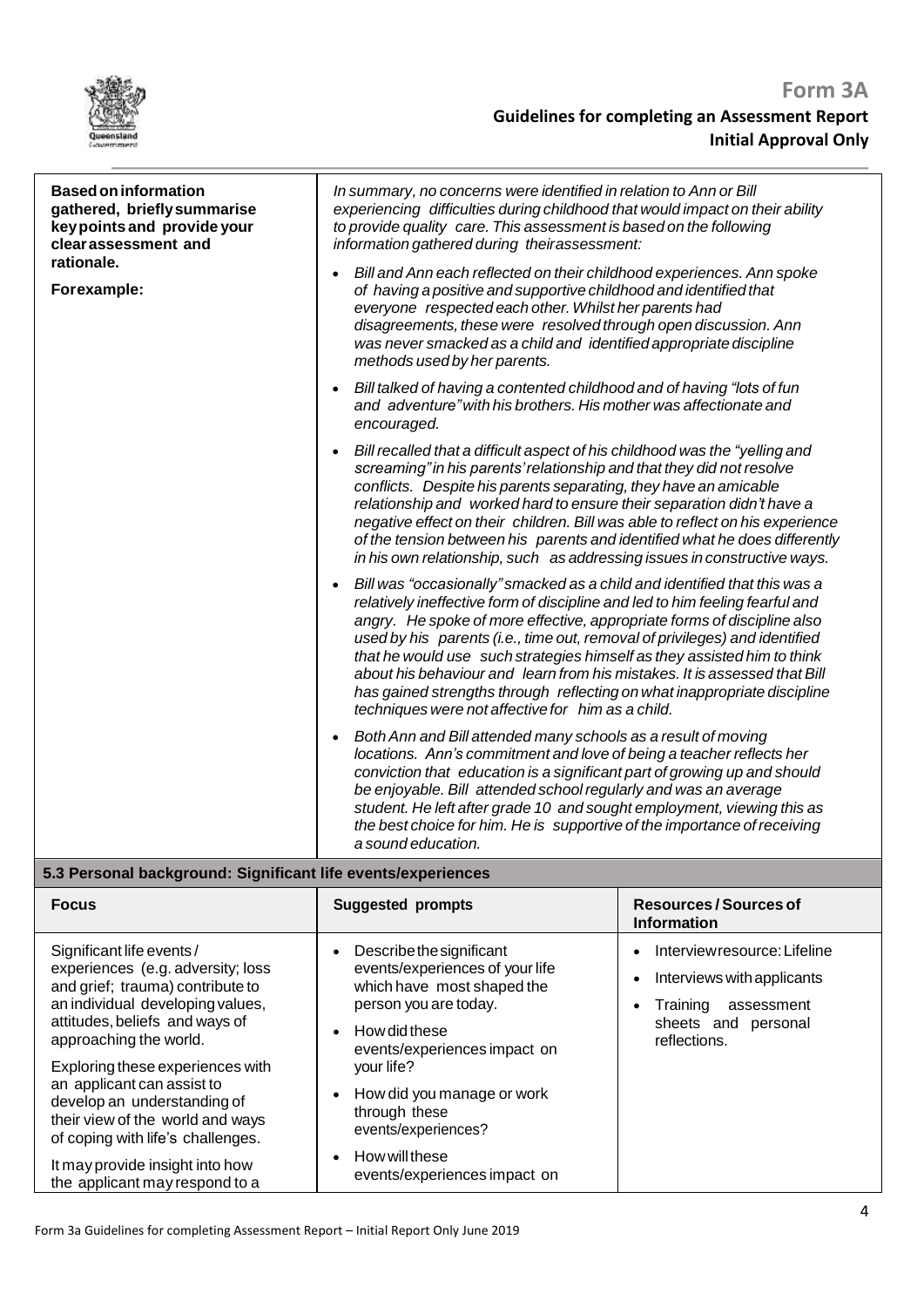| child in care who has/is<br>currently experiencing loss and<br>grief or trauma.<br>Experiences of this nature should<br>not preclude an applicant from<br>being assessed as suitable.<br>Assess if the carer applicant has<br>worked through these<br>experiences and emerged with<br>strengths that will assist them to<br>provide quality care. | your ability to provide foster care?<br>What strengths have you<br>$\bullet$<br>developed from these<br>events/experiences that will<br>assist you to provide care?<br>What challenges may arise when<br>$\bullet$<br>providing care as a result of these<br>experiences?                                                                                                                                                                                                                                                                                                                                                                                                                                                                                                                                                                                                                                                                                                                                                                                                                                                                                                                                                                                                                                                                                                                                                                                                                                                                                                                                                                                                                                                                                                                                                                                                                                                                                                                                                                                                                                                                 |
|---------------------------------------------------------------------------------------------------------------------------------------------------------------------------------------------------------------------------------------------------------------------------------------------------------------------------------------------------|-------------------------------------------------------------------------------------------------------------------------------------------------------------------------------------------------------------------------------------------------------------------------------------------------------------------------------------------------------------------------------------------------------------------------------------------------------------------------------------------------------------------------------------------------------------------------------------------------------------------------------------------------------------------------------------------------------------------------------------------------------------------------------------------------------------------------------------------------------------------------------------------------------------------------------------------------------------------------------------------------------------------------------------------------------------------------------------------------------------------------------------------------------------------------------------------------------------------------------------------------------------------------------------------------------------------------------------------------------------------------------------------------------------------------------------------------------------------------------------------------------------------------------------------------------------------------------------------------------------------------------------------------------------------------------------------------------------------------------------------------------------------------------------------------------------------------------------------------------------------------------------------------------------------------------------------------------------------------------------------------------------------------------------------------------------------------------------------------------------------------------------------|
| <b>Based on information</b><br>gathered, briefly summarise<br>key points and provide your<br>clear assessment and<br>rationale.<br>Forexample:                                                                                                                                                                                                    | Bill and Ann have both had personal experiences of loss and grief:<br>Bill experienced the loss of aunties and uncles, and other people who<br>$\bullet$<br>were good friends of his parents. For these losses, Bill appreciates the<br>importance of talking about the loss, supporting other family members<br>(such as his parents) who were grieving, and assisting each other to<br>move forwards. Bill also talked about a more personal loss he<br>experienced seven years ago when his dog died of a snake bite and of it<br>taking some time for him to recover from his loss. He also described his<br>parents' separation as a time of grief since he lost his experience of<br>family which he was so familiar with. He worked through this by talking to<br>his parents who, on their part, endeavoured to retain their parenting role<br>as much as possible to reassure their sons that they were still there for<br>them.<br>For Ann, the death of an uncle by cancer and of her grandparents, were<br>$\bullet$<br>significant losses she had to deal with and were made more complicated<br>as they died in her birth country and therefore no family was able to be<br>there. Ann appreciated the importance of working through the grieving<br>process together with other bereaved family members. She also<br>experienced grief when some of her students lost family members and<br>she needed to support them.<br>Both Ann and Bill demonstrated that they can apply these experiences to<br>assist children who may have a number of significant losses to cope<br>with. They acknowledge the importance of children being able to<br>express their emotions by talking about their feelings, using art or craft<br>and being provided with personal space. Their experience of being<br>supported by other<br>family members in their own grieving has<br>provided them with the conviction that grieving children especially need<br>to be supported calmly and patiently through their experience of loss.<br>They also acknowledge the importance of preserving memories for<br>children through photos etc. |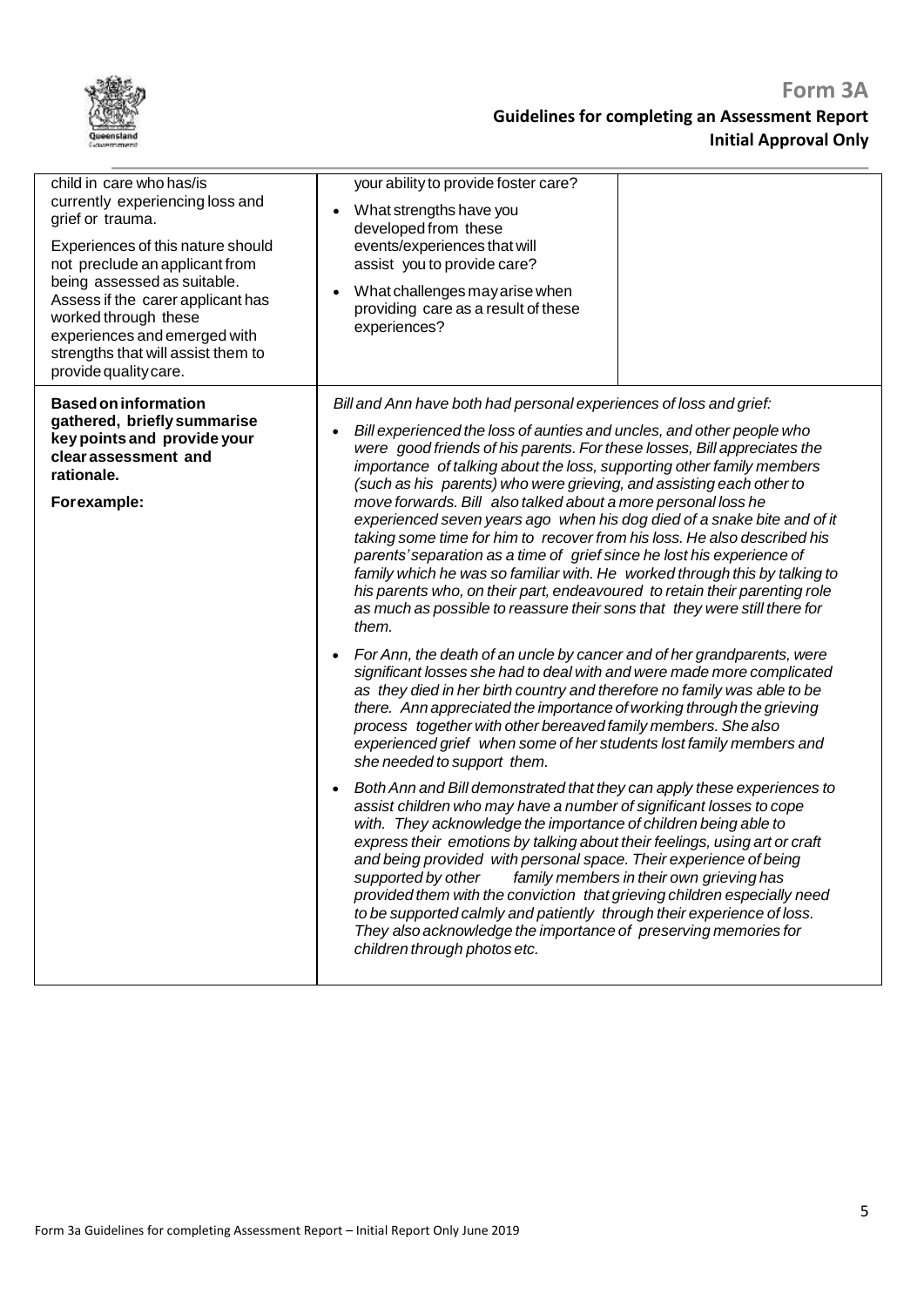

| <b>Assessment Domain</b>                                                                                                                              | <b>5.4 Social Assessment</b>                                                                                                                                                                                                                                                                                                                                                                                                                                                                 |                                                                           |
|-------------------------------------------------------------------------------------------------------------------------------------------------------|----------------------------------------------------------------------------------------------------------------------------------------------------------------------------------------------------------------------------------------------------------------------------------------------------------------------------------------------------------------------------------------------------------------------------------------------------------------------------------------------|---------------------------------------------------------------------------|
| <b>Link to Policy requirement</b>                                                                                                                     | Ability to identify personal experiences, background, current family<br>dynamics and lifestyle, and reflect on how these are relevant to caring for<br>a child in care.                                                                                                                                                                                                                                                                                                                      |                                                                           |
| <b>Link to Statement of Standards</b>                                                                                                                 | The child's need for physical care will be met, including adequate<br>food, clothing and shelter.                                                                                                                                                                                                                                                                                                                                                                                            |                                                                           |
|                                                                                                                                                       | The child's material needs relating to his or her schooling,<br>physical and mental stimulation, recreation and general living are<br>met.                                                                                                                                                                                                                                                                                                                                                   |                                                                           |
|                                                                                                                                                       | The child will receive education, training or employment opportunities<br>relevant to the child's age and ability.                                                                                                                                                                                                                                                                                                                                                                           |                                                                           |
|                                                                                                                                                       | The child will receive dental, medical and therapeutic services<br>necessary to meet his or her needs.                                                                                                                                                                                                                                                                                                                                                                                       |                                                                           |
|                                                                                                                                                       | The child will be given the opportunity to participate in positive social<br>and recreational activities appropriate to his or her developmental<br>level and age.                                                                                                                                                                                                                                                                                                                           |                                                                           |
|                                                                                                                                                       | The child will be encouraged to maintain family and other significant<br>personal relationships.                                                                                                                                                                                                                                                                                                                                                                                             |                                                                           |
|                                                                                                                                                       | If the child has a disability - the child will receive care and help<br>appropriate to the child's special needs.                                                                                                                                                                                                                                                                                                                                                                            |                                                                           |
| <b>Focus</b>                                                                                                                                          | <b>Suggested prompts</b>                                                                                                                                                                                                                                                                                                                                                                                                                                                                     | <b>Resources/Sources of</b><br><b>Information</b>                         |
| Identifying family structure assists<br>to examine role allocation and the<br>functions that family members<br>have.                                  | Describe your family structure.<br>How stable and flexible is<br>your family structure?                                                                                                                                                                                                                                                                                                                                                                                                      | Interview resource:<br>Genogram<br>Interviewresource: Ecomap<br>$\bullet$ |
| The stability of family structure and<br>flexibility to adapt to changes in<br>structure may provide insight into<br>how accommodating and supportive | What different roles do<br>$\bullet$<br>members of your family play<br>and how will providing care<br>impact on these roles?                                                                                                                                                                                                                                                                                                                                                                 | Interviews with carer<br>applicants                                       |
| the family will be in providing care for<br>a child in care.                                                                                          | How will your family<br>structure adapt to caring<br>for a child in care?                                                                                                                                                                                                                                                                                                                                                                                                                    |                                                                           |
| Based on information gathered,<br>briefly summarise key points<br>and provide your clear<br>assessment andrationale.<br>Forexample:                   | From observations and discussions with Bill and Ann, they are<br>$\bullet$<br>considered to have a stable and committed relationship. They are a<br>contented couple who enjoy being together, creating a home together<br>and sharing everyday experiences. They consider their family structure<br>to be extremely stable as they have a strong commitment to their<br>relationship and are sensitive to each other's needs.                                                               |                                                                           |
|                                                                                                                                                       | Bill and Ann are aware that caring for children will result in significant<br>changes in their lifestyle, particularly not being able to spend all their<br>time exclusively together. In view of this, they will involve the children<br>in activities around the home and in any interactions with family,<br>friends and neighbours. They have many ideas about involving<br>children in the different aspects of their lives, ensuring that they feel<br>welcome and part of the family. |                                                                           |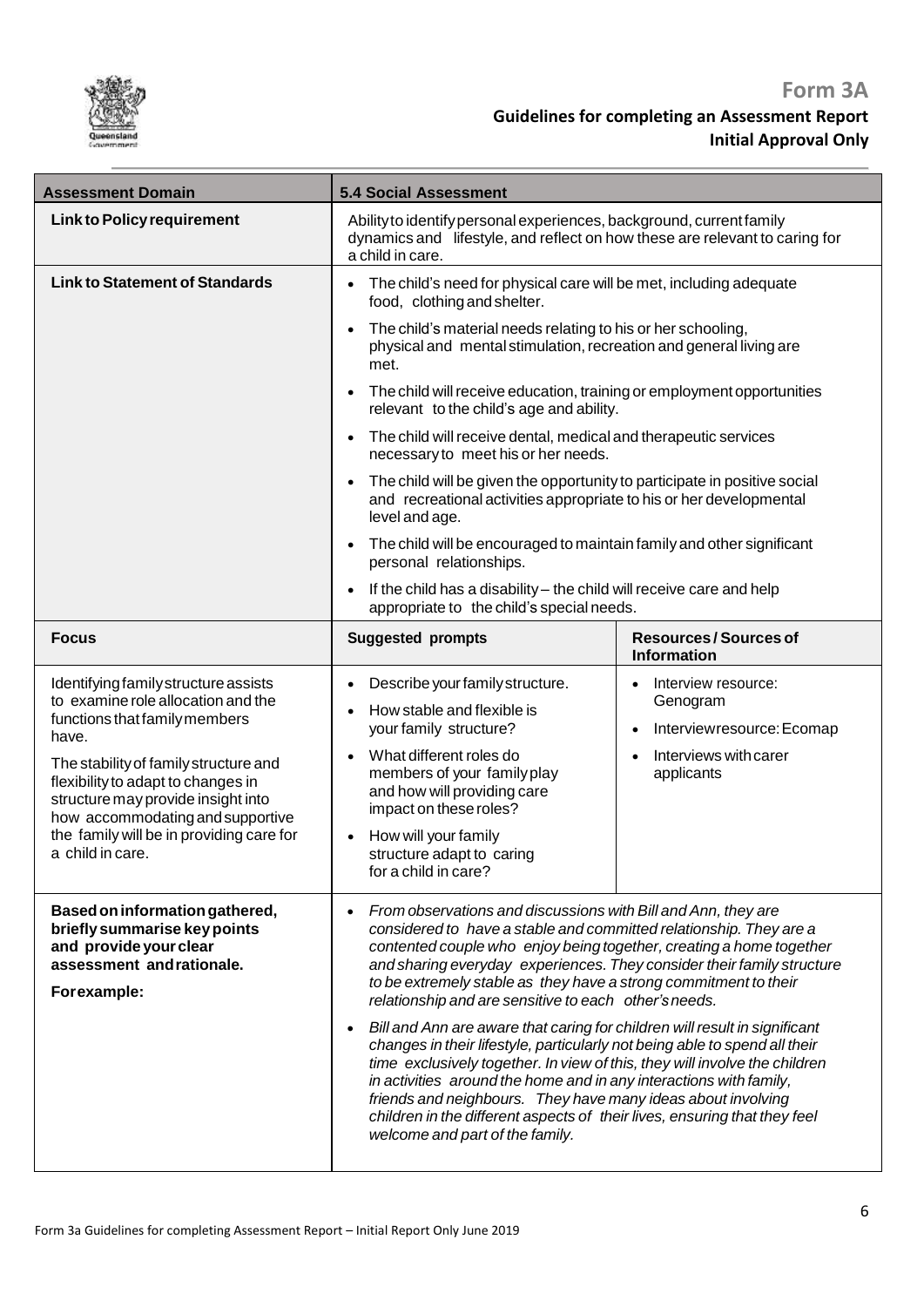

| <b>Focus</b>                                                                                                                                                                                                                                                                                                                                                                                                                                              | <b>Suggested prompts</b>                                                                                                                                                                                                                                                                                                                                                                                                                                                                                                                                                                                                                                                                                                                                                                                                                                                                                                                                                  | <b>Resources/Sources of</b><br><b>Information</b>                                                                                                                                             |
|-----------------------------------------------------------------------------------------------------------------------------------------------------------------------------------------------------------------------------------------------------------------------------------------------------------------------------------------------------------------------------------------------------------------------------------------------------------|---------------------------------------------------------------------------------------------------------------------------------------------------------------------------------------------------------------------------------------------------------------------------------------------------------------------------------------------------------------------------------------------------------------------------------------------------------------------------------------------------------------------------------------------------------------------------------------------------------------------------------------------------------------------------------------------------------------------------------------------------------------------------------------------------------------------------------------------------------------------------------------------------------------------------------------------------------------------------|-----------------------------------------------------------------------------------------------------------------------------------------------------------------------------------------------|
| Research indicates that carer<br>applicants who are connected to an<br>established support network in the<br>community have a greater<br>likelihood of success in the role of<br>foster carer.<br>Explore:<br>the applicant's current level<br>$\bullet$<br>and sources of support;<br>the impact fostering may have<br>on the existing support network;<br>and<br>the applicant's capacity to<br>identify and access additional<br>support if necessary. | Describe the major sources<br>of personal and practical<br>support that you access<br>outside of your family base.<br>Why is this support important to<br>you?<br>What impact do you think<br>fostering a child in care will<br>have on your support<br>networks?<br>Will your existing support<br>system be available / useful<br>to you in your role as a foster<br>carer?<br>What additional support do<br>you think might be<br>necessary in the foster<br>carer role?<br>W here would you access this<br>support?                                                                                                                                                                                                                                                                                                                                                                                                                                                    | Interview resource:<br>Ecomap.<br>Interview resource:<br>Support in times of stress.<br>Interviews with carer<br>applicant/s<br>Training<br>assessment<br>sheets and personal<br>reflections. |
| Based on information gathered,<br>briefly summarise key points<br>and provide your clear<br>assessment and rationale.<br>Forexample:                                                                                                                                                                                                                                                                                                                      | Bill and Ann are assessed as having a positive support network that is<br>readily available. Their social support includes:<br>Their parents: They have good relationships with each other's<br>parents and Ann's parents are very supportive of her and Bill<br>becoming foster carers and have provided household items for<br>the children who will be placed in care with them;<br>a small group of close friends, whom they have contact with at<br>least fortnightly;<br>Ann's network of friends through her teaching position who<br>provide her primarily with professional support and some social<br>support;<br>Bill's 'mates' from work who are committed family people. Bill<br>considers that they are people he could readily confide in. He also<br>has access to a workplace counsellor; and<br>neighbours, who they often share resources with and all have<br>children are keen to be supportive of Bill and Ann should they<br>become foster carers. |                                                                                                                                                                                               |
|                                                                                                                                                                                                                                                                                                                                                                                                                                                           | 5.4 Social assessment: Time available to provide the level of care required                                                                                                                                                                                                                                                                                                                                                                                                                                                                                                                                                                                                                                                                                                                                                                                                                                                                                               |                                                                                                                                                                                               |
| <b>Focus</b>                                                                                                                                                                                                                                                                                                                                                                                                                                              | <b>Suggested prompts</b>                                                                                                                                                                                                                                                                                                                                                                                                                                                                                                                                                                                                                                                                                                                                                                                                                                                                                                                                                  | <b>Resources/Sources of</b><br><b>Information</b>                                                                                                                                             |
| Providing foster care requires a<br>carer to allocate a significant<br>amount of                                                                                                                                                                                                                                                                                                                                                                          | How do you currently utilise your<br>time?                                                                                                                                                                                                                                                                                                                                                                                                                                                                                                                                                                                                                                                                                                                                                                                                                                                                                                                                | Interview resource: Use of<br>time                                                                                                                                                            |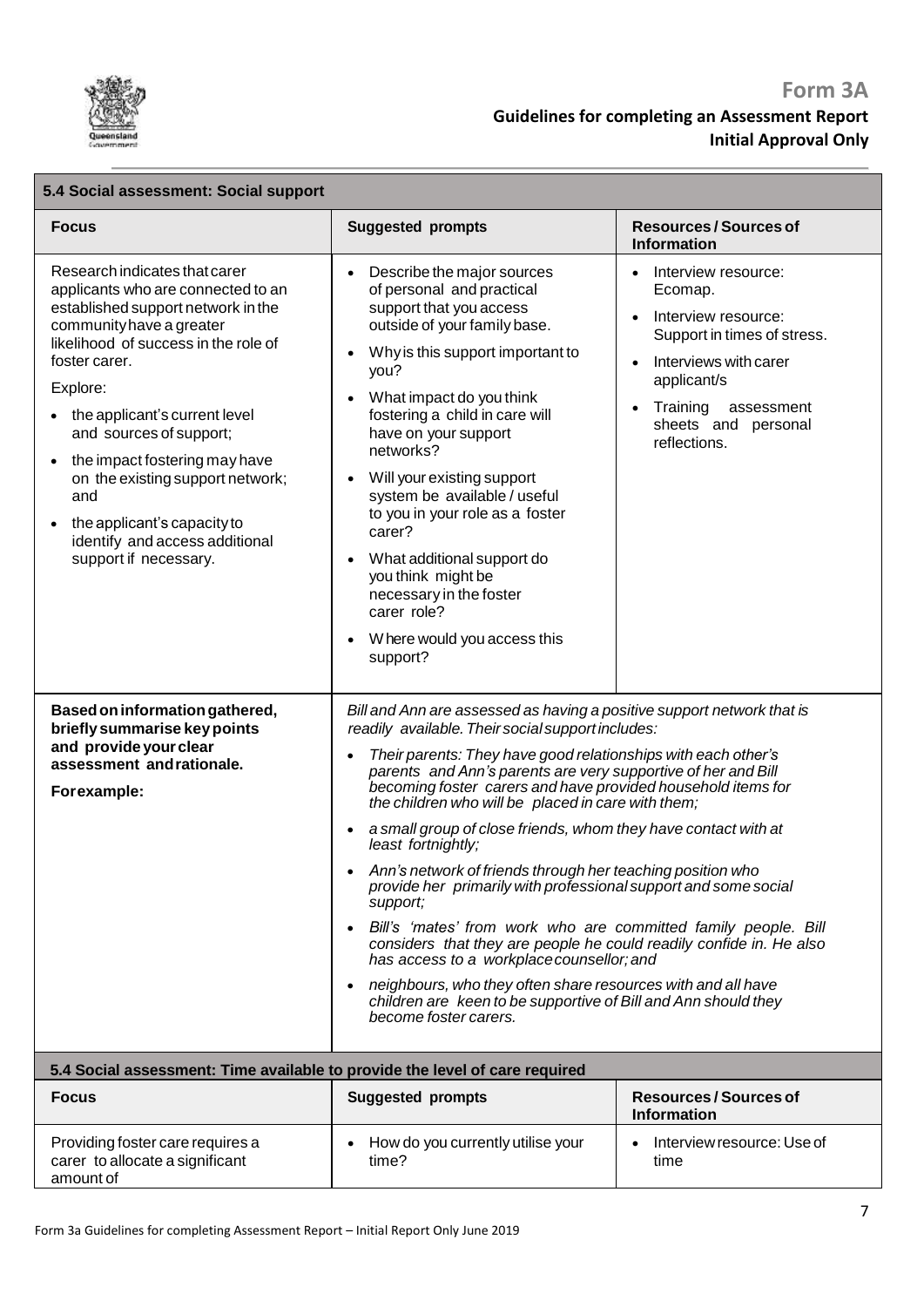| time to caring for and supporting<br>the child/ren, attending meetings,<br>facilitating family contact etc.<br>Explore that the carer applicant/s<br>has considered:<br>their current time commitments,<br>$\bullet$<br>the extra time they will need to<br>meet the needs of a child/ren<br>in care, and<br>if they will have/are willing to make<br>time to meet the needs of a child in<br>care.                        | How do your commitments<br>differ between the working<br>week and the weekend?<br>How do you think caring for a child<br>$\bullet$<br>will<br>impact on your current time<br>commitments?<br>W hich time commitments<br>would you be willing/able to<br>modify to give you time to<br>meet the needs of a child in<br>care and fulfil the role of a<br>foster carer?<br>Do you believe you will have<br>the time to provide the<br>standard of care required for<br>children in care? i.e. taking<br>children to appointments;<br>facilitating contact; attending<br>case planning meetings;<br>interacting with the child's<br>school; participating in<br>training and development etc.                                                                                                                                                                                  | Interviews with carer<br>applicant/s                                                                            |
|----------------------------------------------------------------------------------------------------------------------------------------------------------------------------------------------------------------------------------------------------------------------------------------------------------------------------------------------------------------------------------------------------------------------------|----------------------------------------------------------------------------------------------------------------------------------------------------------------------------------------------------------------------------------------------------------------------------------------------------------------------------------------------------------------------------------------------------------------------------------------------------------------------------------------------------------------------------------------------------------------------------------------------------------------------------------------------------------------------------------------------------------------------------------------------------------------------------------------------------------------------------------------------------------------------------|-----------------------------------------------------------------------------------------------------------------|
| Based on information gathered,<br>briefly summarise key points<br>and provide your clear<br>assessment and rationale.<br>Forexample:                                                                                                                                                                                                                                                                                       | Bill and Ann are both considered to have the time available to meet<br>$\bullet$<br>the needs of children placed in their care and are able to adapt their<br>lifestyle to meet required changes to a certain extent.<br>Bill works hours are flexible and if required he is able to alter his<br>$\bullet$<br>work hours. Family Leave is readily available at his work place.<br>Ann is a full-time primary school teacher and reports that she has an<br>$\bullet$<br>excellent relationship with other staff. It would be practical if children<br>in their care were able to attend her school where she would be<br>readily available if required during school hours. The school is very<br>supportive of family relationships and there are quite a number of<br>children in foster care who attend the school and staff are familiar<br>with their special needs. |                                                                                                                 |
| 5.4 Social assessment: Financial support/stability                                                                                                                                                                                                                                                                                                                                                                         |                                                                                                                                                                                                                                                                                                                                                                                                                                                                                                                                                                                                                                                                                                                                                                                                                                                                            |                                                                                                                 |
| <b>Focus</b>                                                                                                                                                                                                                                                                                                                                                                                                               | <b>Suggested prompts</b>                                                                                                                                                                                                                                                                                                                                                                                                                                                                                                                                                                                                                                                                                                                                                                                                                                                   | <b>Resources/Sources of</b><br><b>Information</b>                                                               |
| Financial instability can create stress<br>and tension in a carer applicant's<br>household that may impact on their<br>ability to provide quality care. Assess<br>that the applicant has a regular and<br>sufficient source of income to meet<br>the financial commitments and<br>material needs of family members.<br>Some applicants may also have<br>unrealistic ideas about the nature of<br>ollowangon ngokidad butha | Are you in stable<br>employment and/or in<br>receipt of a regular income?<br>Is this income sufficient to<br>$\bullet$<br>meet financial commitments<br>and the material needs of<br>family members?<br>What is your understanding of<br>the financial support provided to<br>foster carers by the<br>department?                                                                                                                                                                                                                                                                                                                                                                                                                                                                                                                                                          | Interviews with carer<br>$\bullet$<br>applicant/s<br>Training assessment<br>sheets and personal<br>reflections. |

the allowances provided bythe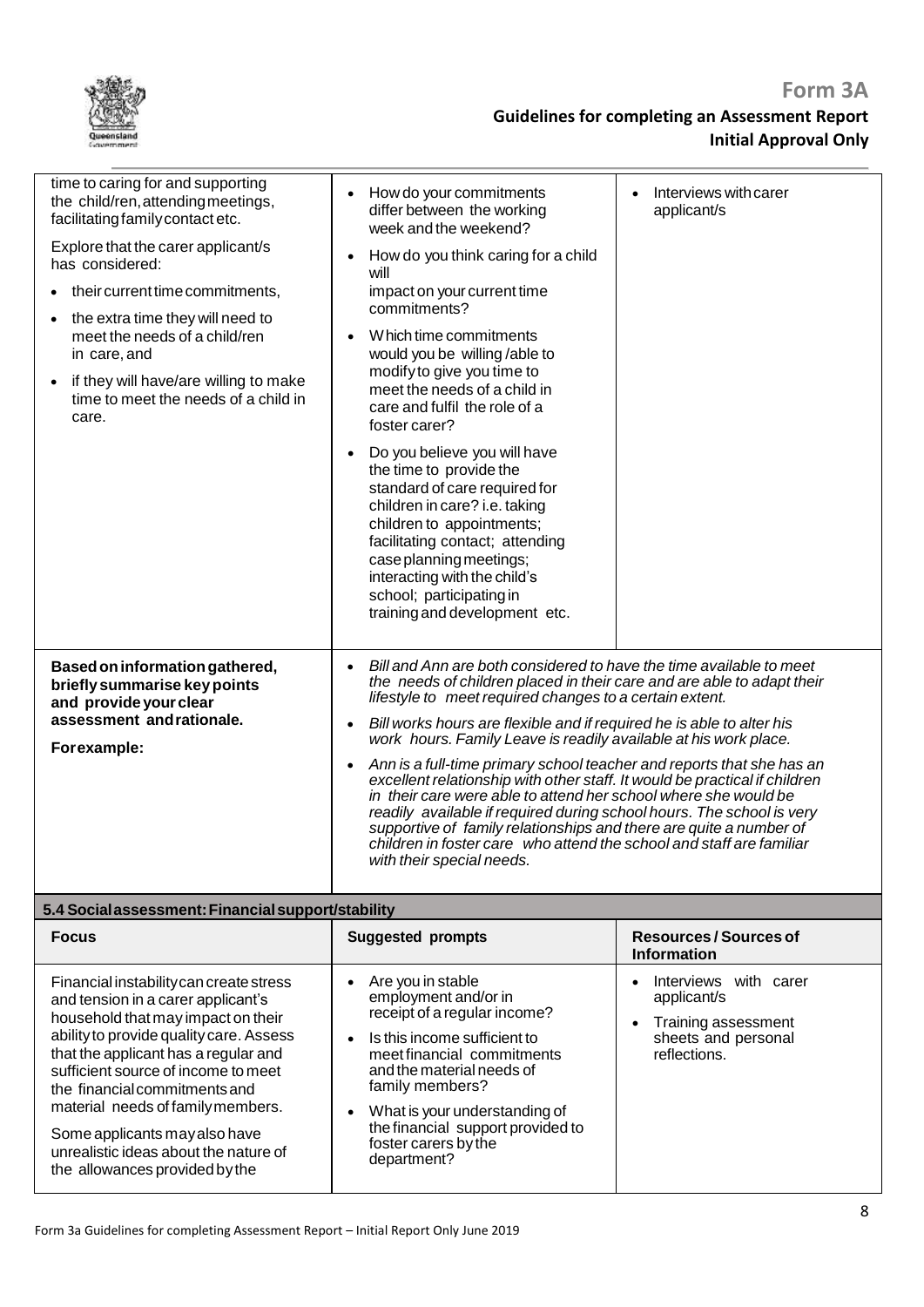

| department to meet the costs of<br>caring. Explore their understanding of<br>the financial support provided by the<br>department.    | Do you believe that providing<br>foster care will have a<br>significant impact on your<br>financial situation?                                                                                                                                                                                                       |  |
|--------------------------------------------------------------------------------------------------------------------------------------|----------------------------------------------------------------------------------------------------------------------------------------------------------------------------------------------------------------------------------------------------------------------------------------------------------------------|--|
| Based on information gathered,<br>briefly summarise key points<br>and provide your clear<br>assessment and rationale.<br>Forexample: | Bill and Ann have a realistic view of the amount of financial support<br>provided by the department. They consider themselves to be in a<br>good position financially to support a child who is placed in their care<br>as they have paid off their home and one of their cars. They both have<br>secure employment. |  |

| <b>Assessment Domain</b>                                                                                                                                                                                                                                                                                                                                                                                                                                                                                                                              | 5.5 Relationships                                                                                                                                                                                                                                                                                                                                                                                                                                                                                                                                                                            |                                                                                                                                                                                         |
|-------------------------------------------------------------------------------------------------------------------------------------------------------------------------------------------------------------------------------------------------------------------------------------------------------------------------------------------------------------------------------------------------------------------------------------------------------------------------------------------------------------------------------------------------------|----------------------------------------------------------------------------------------------------------------------------------------------------------------------------------------------------------------------------------------------------------------------------------------------------------------------------------------------------------------------------------------------------------------------------------------------------------------------------------------------------------------------------------------------------------------------------------------------|-----------------------------------------------------------------------------------------------------------------------------------------------------------------------------------------|
| <b>Link to Policy requirement</b>                                                                                                                                                                                                                                                                                                                                                                                                                                                                                                                     | Ability to identify personal experiences, background, current family<br>dynamics and lifestyle, and reflect on how these are relevant to caring for<br>a child in care.                                                                                                                                                                                                                                                                                                                                                                                                                      |                                                                                                                                                                                         |
| <b>Link to Statement of Standards</b><br>5.5 Relationships: Present spousal relationships                                                                                                                                                                                                                                                                                                                                                                                                                                                             | The child's dignity and rights will be respected at all times.<br>$\bullet$<br>The child will receive emotional care that allows him or her to<br>experience being cared about and valued and that contributes to the<br>child's positive self- regard.<br>The child will receive positive guidance when necessary to help him or<br>$\bullet$<br>her to changeinappropriatebehaviour.<br>The child will be encouraged to maintain family and other<br>$\bullet$<br>significant relationships.                                                                                               |                                                                                                                                                                                         |
| <b>Focus</b>                                                                                                                                                                                                                                                                                                                                                                                                                                                                                                                                          | <b>Suggested prompts</b>                                                                                                                                                                                                                                                                                                                                                                                                                                                                                                                                                                     | <b>Resources/Sources of</b><br><b>Information</b>                                                                                                                                       |
| Effective foster carers are likely to<br>share a quality relationship with their<br>partner, where they feel secure and<br>satisfied in their partnership.<br>Explore with applicants the<br>cohesiveness and functioning of<br>their relationship, with a particular<br>focus on how it relates to their<br>capacity to provide care as a team.<br>Where an applicant is in a relationship<br>that is not a spousal relationship, explore<br>the quality of the partnership and how it<br>will impact on the applicant's ability to<br>provide care. | How long have you and your<br>spouse been in a relationship?<br>Describe your relationship?<br>$\bullet$<br>What are the strengths of your<br>relationship?<br>How do you communicate, support<br>each other, make important<br>decisions, and resolve conflict<br>What roles do each of you<br>assume in the relationship<br>and how were these<br>established?<br>How do you think fostering will<br>$\bullet$<br>impact on yourrelationship?<br>How will you share the<br>$\bullet$<br>responsibility of fostering a child in<br>care and support each other in the<br>foster carer role? | Interview resource: Family<br>$\bullet$<br>relationships<br>Interviews with carer<br>applicants<br>Observations<br>$\bullet$<br>Training assessment sheet and<br>personal reflections s |
| Based on information gathered,<br>briefly summarise key points<br>and provide your clear<br>assessment andrationale.<br>Forexample:                                                                                                                                                                                                                                                                                                                                                                                                                   | Based on the following information, no concerns were raised in relation to<br>Bill's or Ann's past relationships impacting on their current relationship:<br>Bill identified no significant past relationships.<br>Ann was previously partnered and advised that she and her ex-partner<br>grew apart gradually. Ann chose to leave the relationship when she                                                                                                                                                                                                                                |                                                                                                                                                                                         |
|                                                                                                                                                                                                                                                                                                                                                                                                                                                                                                                                                       |                                                                                                                                                                                                                                                                                                                                                                                                                                                                                                                                                                                              | O.                                                                                                                                                                                      |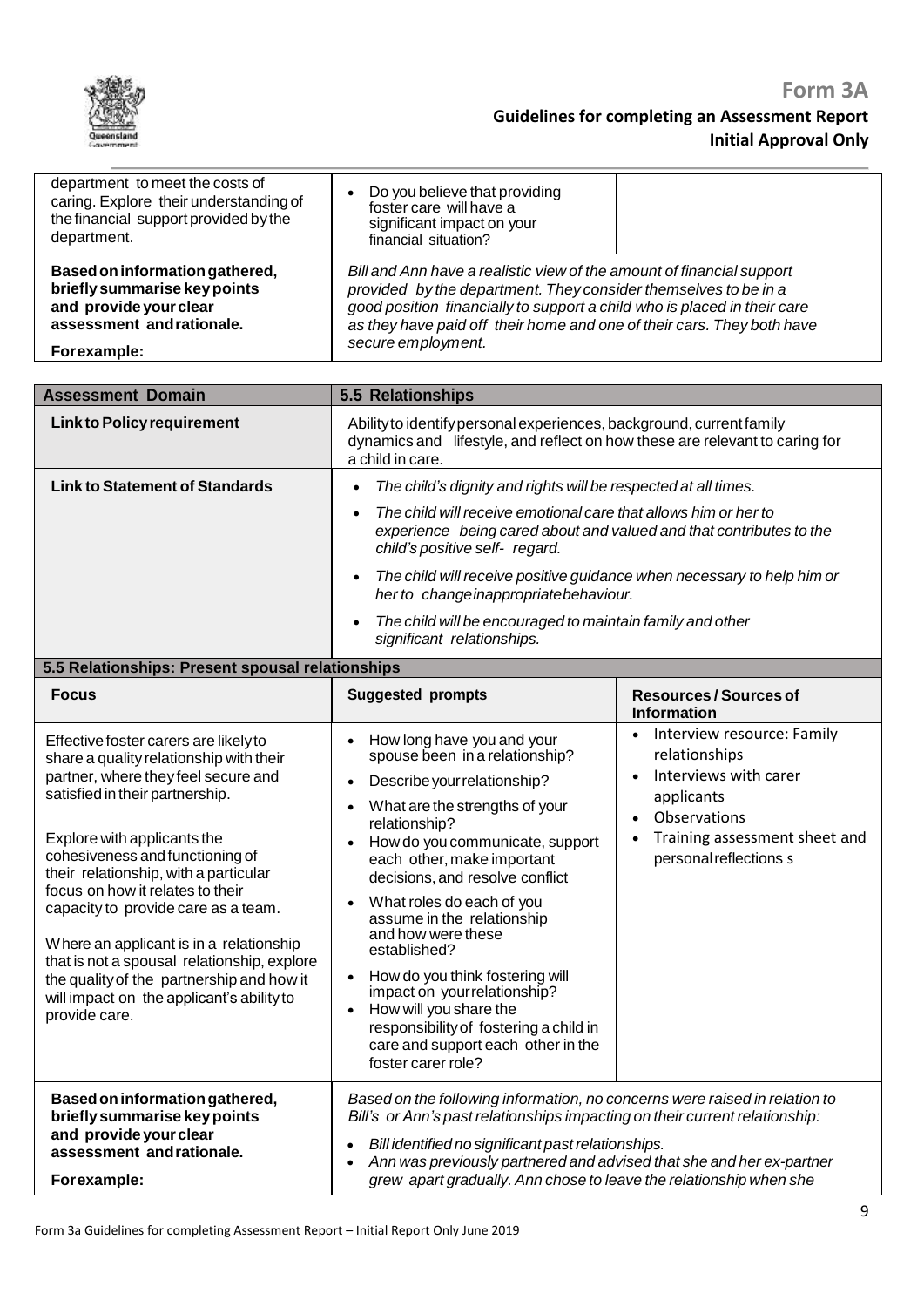

*realised that the relationship was co-dependent and unhealthy.*

 *Ann believes that she has dealt with the difficult and troubling experiences from her past relationship by rediscovering her own interests, independence and strong, positive connections with her family, friends and Bill.*

### **5.5Relationships: Parentalrelationshipswith children(including adult children notliving inthehousehold)**

| <b>Focus</b>                                                                                                                                                                                                                                                                                                                                                                                                                                                                                                                                                                                                                                                                                                                                                                                                         | <b>Suggested prompts</b>                                                                                                                                                                                                                                                                                                                                                                                                                                                                                                                                                                                                                                                                                                                                                                                                                                                                                                                                                                                                                                                                                                   | <b>Resources/Sources of</b><br><b>Information</b>                                                                    |
|----------------------------------------------------------------------------------------------------------------------------------------------------------------------------------------------------------------------------------------------------------------------------------------------------------------------------------------------------------------------------------------------------------------------------------------------------------------------------------------------------------------------------------------------------------------------------------------------------------------------------------------------------------------------------------------------------------------------------------------------------------------------------------------------------------------------|----------------------------------------------------------------------------------------------------------------------------------------------------------------------------------------------------------------------------------------------------------------------------------------------------------------------------------------------------------------------------------------------------------------------------------------------------------------------------------------------------------------------------------------------------------------------------------------------------------------------------------------------------------------------------------------------------------------------------------------------------------------------------------------------------------------------------------------------------------------------------------------------------------------------------------------------------------------------------------------------------------------------------------------------------------------------------------------------------------------------------|----------------------------------------------------------------------------------------------------------------------|
| Positive relationships between a<br>carer applicant and their<br>child/ren may indicate that the<br>applicant is capable of<br>developing and maintaining<br>positive relationships with<br>children and young people.<br>Reflect on the applicant's<br>relationships with their children to<br>identify approaches and skills<br>that might be applied to building<br>a relationship with a child in<br>care.<br>Problematic or conflictual<br>relationships may not preclude a<br>carer from being assessed as<br>suitable. Explore the reasons for<br>the relationship breakdown and<br>strategies the applicant has taken<br>to resolve or manage the situation.<br>If possible, interviews should be<br>undertaken with the applicant's<br>children to confirm the<br>information provided by the<br>applicant. | Applicants<br>Describe your<br>relationships with your<br>children.<br>How would your children<br>$\bullet$<br>describe your relationship<br>with them?<br>What are the strengths /<br>$\bullet$<br>challenges in your relationships<br>with your children?<br>What impact do you think<br>$\bullet$<br>providing foster care will have<br>on your children and your<br>relationships with them?<br>What strategies would you<br>$\bullet$<br>employ to preserve your<br>relationships with your children<br>during potentially stressful<br>times?<br>What have you learned from<br>raising your children that you<br>will apply to caring for<br>children in care?<br>Applicants children (to be<br>asked age appropriately)<br>How would you describe your<br>$\bullet$<br>relationships with your parents?<br>What are the strengths and<br>$\bullet$<br>challenges in your relationship<br>with your parents?<br>What have your parents done to<br>$\bullet$<br>develop a relationship with you?<br>How do you think your parent/s<br>$\bullet$<br>providing foster care will affect<br>your relationships with them? | Interviewresource: Family<br>relationships<br>Interviews with carer<br>applicants and their children<br>Observations |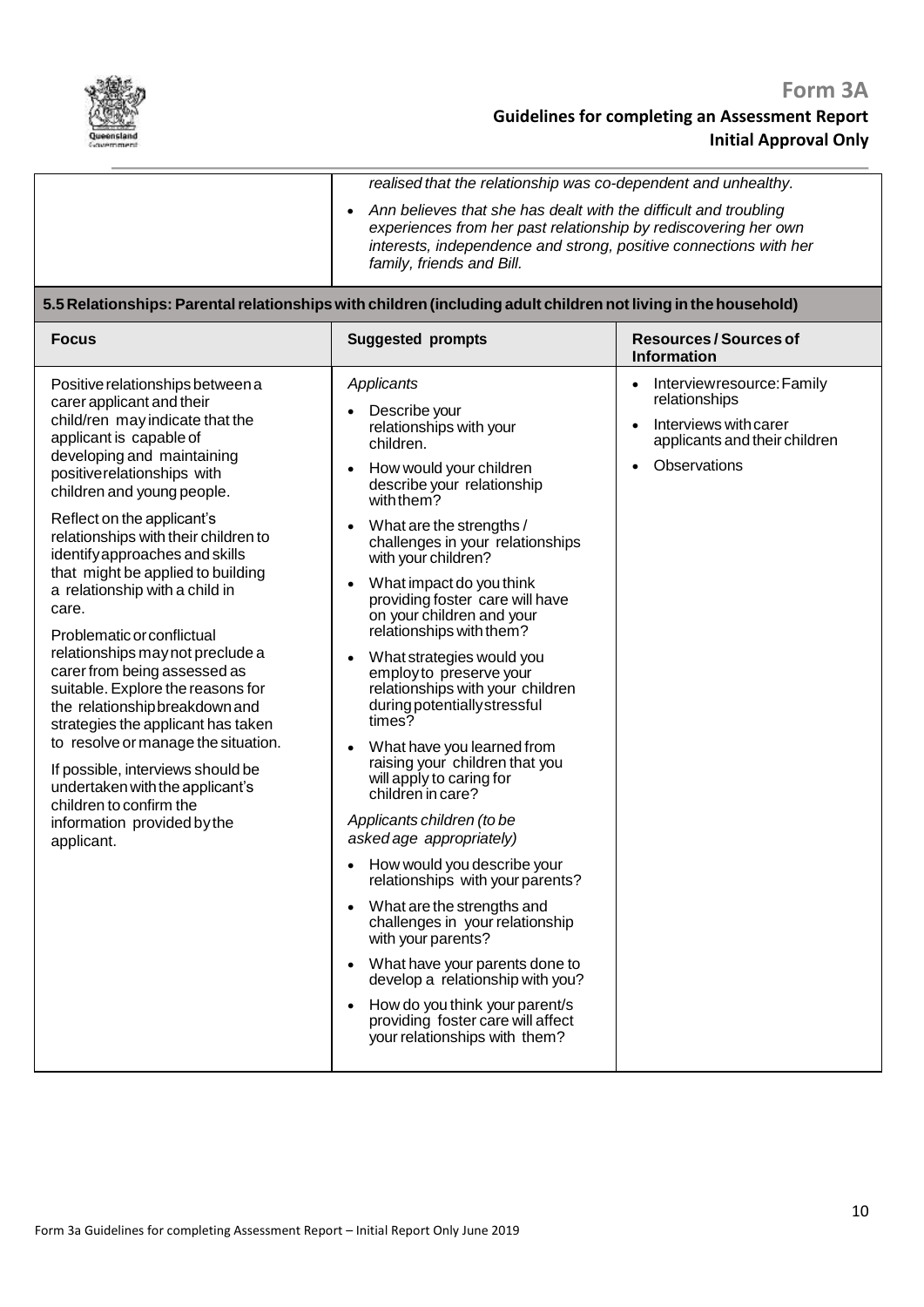

| Based on information gathered,<br>briefly summarise key points<br>and provide your clear<br>assessment andrationale.<br>Forexample: | Bill and Ann have no children of their own. They explained that they<br>$\bullet$<br>were open to having children though wanted to be well established<br>together and in their own home before having a family. They express<br>the same motivation in relation to becoming foster carers, believing<br>that now is the right time for them.<br>Bill and Ann have demonstrated positive relationships with children<br>$\bullet$<br>in the following ways:                                                                                                                                                                                                                     |
|-------------------------------------------------------------------------------------------------------------------------------------|---------------------------------------------------------------------------------------------------------------------------------------------------------------------------------------------------------------------------------------------------------------------------------------------------------------------------------------------------------------------------------------------------------------------------------------------------------------------------------------------------------------------------------------------------------------------------------------------------------------------------------------------------------------------------------|
|                                                                                                                                     | They often interact with their friends' children socially and are<br>godparents to some of them. They both have close relationships with<br>their nieces and nephews. Their friends in the neighbourhood all<br>have children whom they often interact with.                                                                                                                                                                                                                                                                                                                                                                                                                    |
|                                                                                                                                     | As a primary school teacher, Ann interacts daily with numerous<br>children and has developed many positive skills for relating<br>appropriately to children. Bill considers that one of Ann's strengths<br>is the "amazing effect" she has on children and that she develops a<br>friendly relationship with Children very quickly. Ann encourages<br>relationships by developing mutual respect and establishing<br>herself "as a friend and someone who cares". She ensures that<br>she is well informed about the special needs of individual children<br>and researches information to ensure that she responds<br>appropriately to children based on their specific needs. |

| <b>Assessment Domain</b>                                                                                                                                                                                                                                                                                                                                                                                                                                                                                                                                                                                             | 5.6 Health and wellbeing                                                                                                                                                                                                                                                                                                                                                                                                                                                                          |                                                                                                                                                                                                                                                                                          |
|----------------------------------------------------------------------------------------------------------------------------------------------------------------------------------------------------------------------------------------------------------------------------------------------------------------------------------------------------------------------------------------------------------------------------------------------------------------------------------------------------------------------------------------------------------------------------------------------------------------------|---------------------------------------------------------------------------------------------------------------------------------------------------------------------------------------------------------------------------------------------------------------------------------------------------------------------------------------------------------------------------------------------------------------------------------------------------------------------------------------------------|------------------------------------------------------------------------------------------------------------------------------------------------------------------------------------------------------------------------------------------------------------------------------------------|
| <b>Link to Policy requirement</b>                                                                                                                                                                                                                                                                                                                                                                                                                                                                                                                                                                                    | Ability to provide a safe and stable living environment that is free from<br>harm or risk of harm                                                                                                                                                                                                                                                                                                                                                                                                 |                                                                                                                                                                                                                                                                                          |
| <b>Link to Statement of Standards</b>                                                                                                                                                                                                                                                                                                                                                                                                                                                                                                                                                                                | The child's needs for physical care will be met, including adequate<br>food, clothing and shelter.                                                                                                                                                                                                                                                                                                                                                                                                |                                                                                                                                                                                                                                                                                          |
|                                                                                                                                                                                                                                                                                                                                                                                                                                                                                                                                                                                                                      | The child will receive emotional care that allows him or her to<br>experience being cared about and valued and that contributes to the<br>child's positive self- regard.                                                                                                                                                                                                                                                                                                                          |                                                                                                                                                                                                                                                                                          |
| <b>Focus</b>                                                                                                                                                                                                                                                                                                                                                                                                                                                                                                                                                                                                         | <b>Suggested prompts</b>                                                                                                                                                                                                                                                                                                                                                                                                                                                                          | Resources / Sources of<br><b>Information</b>                                                                                                                                                                                                                                             |
| Significant health issues may<br>present challenges for a carer<br>applicant in providing foster care.<br>Challenges may contribute to<br>instability of the placement or create<br>an unsafe environment for a child in<br>care.<br>Explore health issues of the<br>applicant to assess the impact they<br>will have on the applicant's capacity<br>to provide care. In some instances,<br>advice from a General Practitioner<br>or specialist may be needed to<br>decide if the health issue can be<br>managed effectively or if the health<br>issue will limit the applicant's ability<br>to provide foster care. | Are there any issues related to<br>your health that may impact on<br>your capacity to provide foster<br>care to children?<br>If there are health issues, what<br>strategies could you put in<br>place to manage them?<br>Describe any matters related to<br>the health of anyone else in<br>your household that may<br>impact on a child in care or on<br>your capacity to provide care to<br>a child in care?<br>What strategies could you put<br>into place to manage this?<br>Have you had any | Self-Assessment:<br>Carer Applicant Health and<br><b>Wellbeing Questionnaire</b><br>Health report/letter from GP<br>and/or specialist (where<br>identified as necessary to<br>establish the impact the<br>health issue will have on the<br>carer applicant/s ability to<br>provide care) |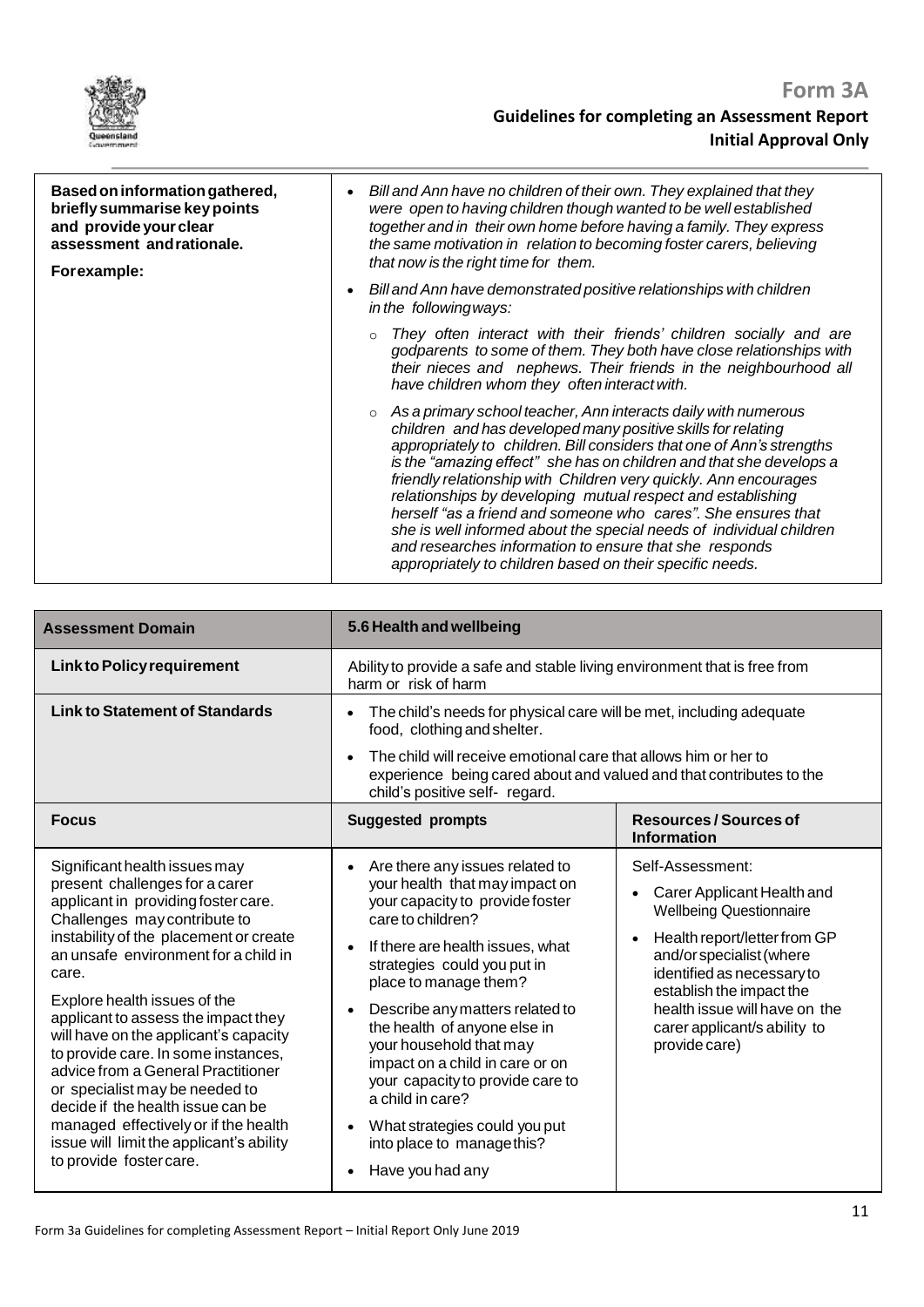| Explore the immunisation status of<br>the applicant and children in their<br>care. Knowing the immunisation<br>status of carers and children in<br>their care can assist with<br>placement matching.                                                                                       | immunisations as an adult?<br>If yes, please specify.<br>Have you received a booster<br>dose of the pertussis<br>(whooping cough) vaccine in<br>the last 10 years?                                                                                                                                                                                                                                                                                                                                                                                                                                                                            |  |
|--------------------------------------------------------------------------------------------------------------------------------------------------------------------------------------------------------------------------------------------------------------------------------------------|-----------------------------------------------------------------------------------------------------------------------------------------------------------------------------------------------------------------------------------------------------------------------------------------------------------------------------------------------------------------------------------------------------------------------------------------------------------------------------------------------------------------------------------------------------------------------------------------------------------------------------------------------|--|
| Significant health issues and<br>immunisation status may not<br>preclude an applicant from being<br>assessed as suitable, particularly<br>when the applicant can<br>demonstrate that the health issues<br>are managed and will not impact<br>on their capacity to provide quality<br>care. | Have all children in your care<br>$\bullet$<br>(including your children) been<br>immunised in line with the<br>National Immunisation Program<br>Schedule?<br>If requested by the<br>$\bullet$<br>Department, will you ensure<br>any child placed in your care<br>is immunised in line with the<br>National Immunisation<br>Program Schedule?                                                                                                                                                                                                                                                                                                  |  |
| Based on information gathered,<br>briefly summarise key points<br>and provide your clear<br>assessment and rationale.<br>For example:                                                                                                                                                      | Bill and Ann both enjoy good health and fitness and are committed to<br>$\bullet$<br>maintaining this. Whilst they are both medicated to treat health issues,<br>these conditions are not considered to affect their ability to provide care<br>for children, as they are committed to one another's well-being and<br>attend regular medical reviews. The following information supports this<br>assessment:                                                                                                                                                                                                                                 |  |
|                                                                                                                                                                                                                                                                                            | Bill is medicated for the ongoing treatment of depression. He suffered<br>$\bullet$<br>depression in his previous job in Queensland Rail when he was a train<br>driver as this was a highly stressful position. He has since changed<br>positions and views his current job as considerably less stressful. He<br>believes that he is unlikely to experience the same level of depression as<br>he regularly attends visits to his doctor and is working towards ceasing<br>the medication. Bill also monitors himself carefully and has a plan in place<br>to contact the doctor if required. There is some family history of<br>depression. |  |
|                                                                                                                                                                                                                                                                                            | Ann has a thyroid condition that is controlled by daily medication. She<br>$\bullet$<br>maintains good health and has regular reviews with her specialist.                                                                                                                                                                                                                                                                                                                                                                                                                                                                                    |  |
|                                                                                                                                                                                                                                                                                            | Bill and Ann are aware of each other's medical condition and they work<br>together to ensure that neither becomes vulnerable to health problems.                                                                                                                                                                                                                                                                                                                                                                                                                                                                                              |  |

| <b>Assessment Domain</b>              | 5.7 Stress Management                                                                                                                                                                                                                                                                                                                                          |  |
|---------------------------------------|----------------------------------------------------------------------------------------------------------------------------------------------------------------------------------------------------------------------------------------------------------------------------------------------------------------------------------------------------------------|--|
| Link to Policy requirement            | Ability to identify personal experiences, background, current family<br>dynamics and lifestyle, and reflect on how these are relevant to caring for<br>a child in care.                                                                                                                                                                                        |  |
| <b>Link to Statement of Standards</b> | The child's dignity and rights will be respected at all times.<br>The child will receive emotional care that allows him or her to<br>experience being cared about and valued and that contributes to the<br>child's positive self- regard.<br>The child will receive positive guidance when necessary to help him or<br>her to change inappropriate behaviour. |  |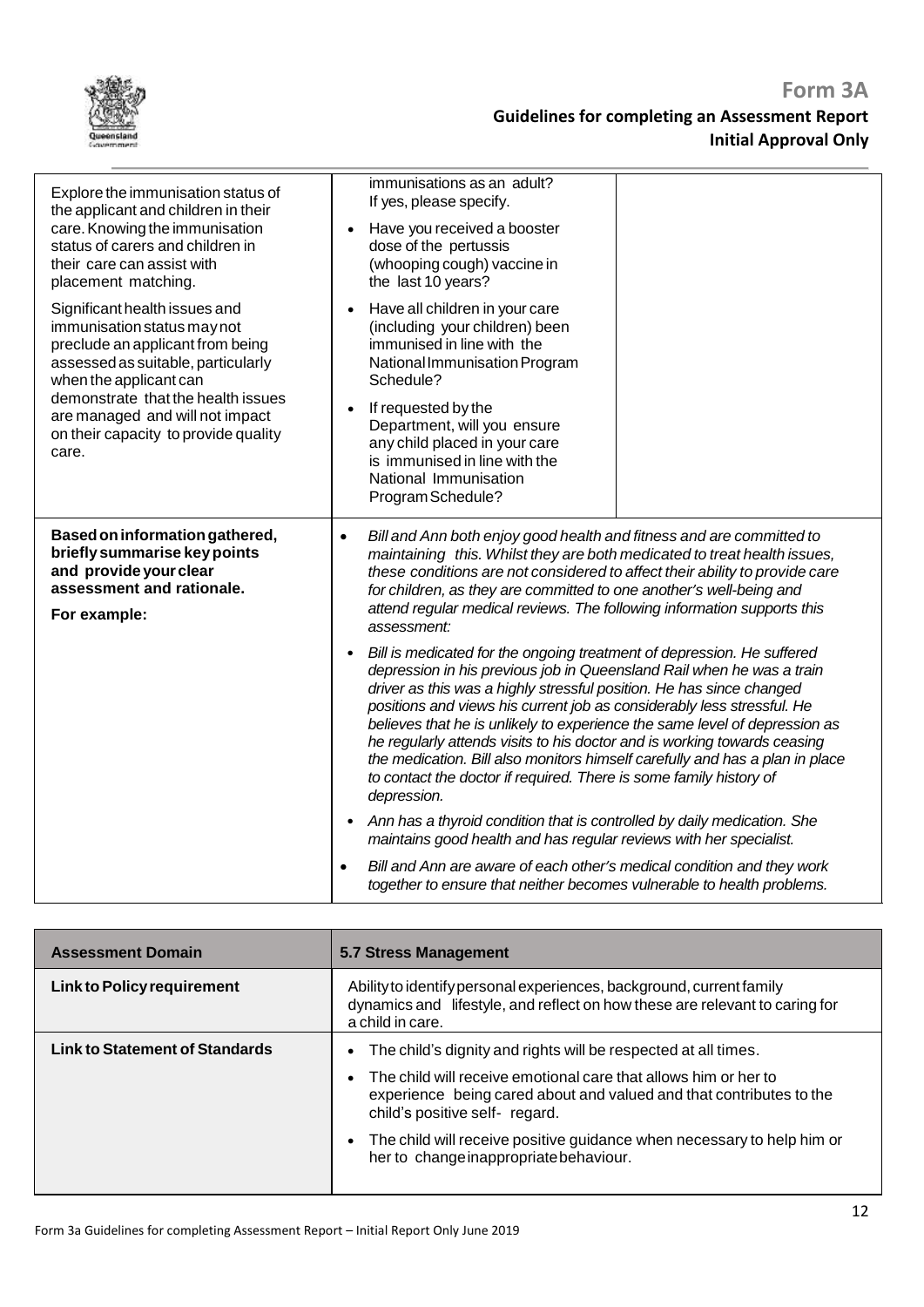

| <b>Focus</b>                                                                                                                                                                                                                                                                                                                                                                                                        | <b>Suggested prompts</b>                                                                                                                                                                                                                                                                                                                                                                                                                                                                                                                                                                                                                                                                                                                                                                                                                                                                                                                                                                                                                                                                                                                                                                                                                                                                                                                                                                                                                                                                                                                                                                                                                                                                                                                                                              | <b>Resources/Sources of</b><br><b>Information</b>                                                                                               |
|---------------------------------------------------------------------------------------------------------------------------------------------------------------------------------------------------------------------------------------------------------------------------------------------------------------------------------------------------------------------------------------------------------------------|---------------------------------------------------------------------------------------------------------------------------------------------------------------------------------------------------------------------------------------------------------------------------------------------------------------------------------------------------------------------------------------------------------------------------------------------------------------------------------------------------------------------------------------------------------------------------------------------------------------------------------------------------------------------------------------------------------------------------------------------------------------------------------------------------------------------------------------------------------------------------------------------------------------------------------------------------------------------------------------------------------------------------------------------------------------------------------------------------------------------------------------------------------------------------------------------------------------------------------------------------------------------------------------------------------------------------------------------------------------------------------------------------------------------------------------------------------------------------------------------------------------------------------------------------------------------------------------------------------------------------------------------------------------------------------------------------------------------------------------------------------------------------------------|-------------------------------------------------------------------------------------------------------------------------------------------------|
| Providing care to children in care is a<br>challenging role. Carer applicants must<br>be able to identify how they will cope<br>with the stress and challenges that<br>may develop in the foster carer role.<br>Explore how the applicant has dealt<br>with stressful events or periods<br>previously and how they might utilise<br>these strategies to manage the<br>stress that will come with providing<br>care. | What is the most difficult<br>thing you have ever had to<br>deal with in your life?<br>How did you deal with it?<br>What did you learn from it?<br>Is there anything creating stress<br>for you or your family members<br>at present and how are you<br>coping with it?<br>How do you recognise stress<br>$\bullet$<br>in yourself and respond to it?<br>What challenges/stressors do<br>you anticipate will come with<br>the role of foster carer and<br>how will you manager this?<br>What support could you<br>access when dealing with the<br>stress of providing foster                                                                                                                                                                                                                                                                                                                                                                                                                                                                                                                                                                                                                                                                                                                                                                                                                                                                                                                                                                                                                                                                                                                                                                                                          | Interviewresource: Support<br>in times of stress<br>Interview with carer<br>applicant/s<br>Trainingassessmentsheets<br>and personal reflections |
| Based on information gathered,<br>briefly summarise key points<br>and provide your clear<br>assessment and rationale.<br>Forexample:                                                                                                                                                                                                                                                                                | care?<br>Bill spoke of two events that were particularly stressful for him. The first<br>being when his parents separated and the second in his profession as a<br>train driver where he experienced near misses, suicides, fights, and<br>objects on the track. He often required staff counselling to debrief and<br>these situations contributed to his depression.<br>Ann's stressful experiences included leaving her home country with her<br>family to move to Australia, and her father and brother's involvement in a<br>serious car accident, resulting in her father being badly injured and being<br>off work for a long time. She found strength in prayer and by being helpful<br>to others.<br>Bill knows when he becomes stressed because he tends to have restless<br>sleep and gets headaches. He has learnt to deal with stress and relax by<br>talking things through. Sometimes he finds it helpful to play on the<br>computer or go for a bike ride. When Ann is stressed she becomes<br>snappy and has disturbed sleep. She has learnt to cope rationally by<br>taking time to stop and think before reacting. She relaxes by reading a<br>book or taking a bath and is committed to healthy eating habits. She<br>focuses on the positive and endeavours to make the best of any given<br>situation.<br>The applicants have both been able to reflect on their experiences of<br>stress and have developed appropriate strategies to deal with personal<br>stress. They have each acquired the skills to manage difficult and<br>stressful times which will ensure that they are able to maintain a nurturing<br>home environment for children in their care. They were both realistic<br>about the additional stress that caring for a child may trigger and |                                                                                                                                                 |
|                                                                                                                                                                                                                                                                                                                                                                                                                     | stress, including:<br>addressing problems/challenges early before they get out of hand by<br>talking about them to reach a mutual understanding and maintain an                                                                                                                                                                                                                                                                                                                                                                                                                                                                                                                                                                                                                                                                                                                                                                                                                                                                                                                                                                                                                                                                                                                                                                                                                                                                                                                                                                                                                                                                                                                                                                                                                       |                                                                                                                                                 |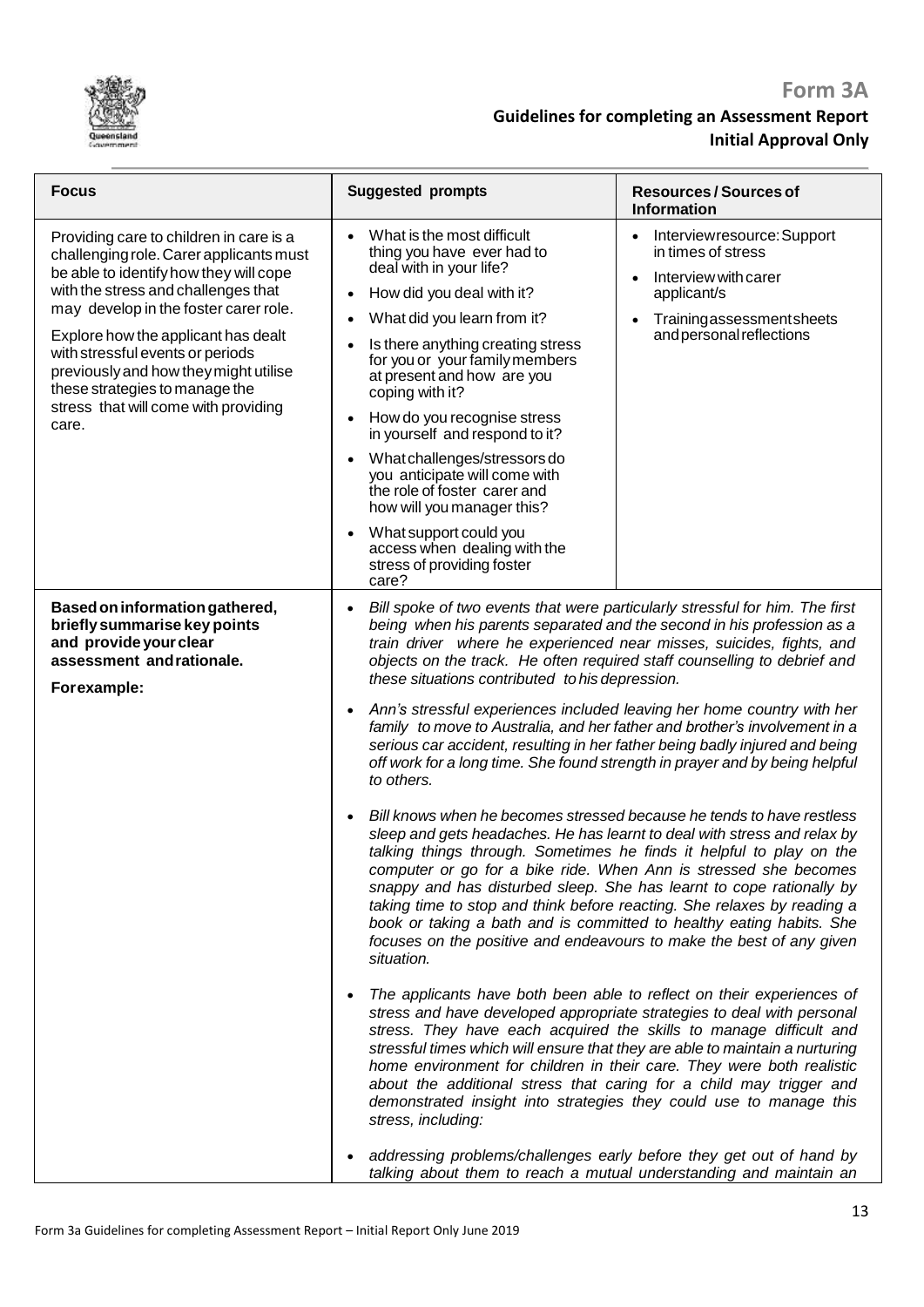

| openness to different solutions;<br>taking time out to reflect before reacting; and |
|-------------------------------------------------------------------------------------|
| seeking external support.                                                           |

| <b>Assessment domain</b>              | 5.8 Capacity to provide quality care                                                                                                                                    |  |
|---------------------------------------|-------------------------------------------------------------------------------------------------------------------------------------------------------------------------|--|
| <b>Link to Policy requirement</b>     | Ability to provide a safe and stable environment that is free from harm<br>or risk of harm                                                                              |  |
|                                       | Ability to provide a nurturing environment that contributes to a child's<br>$\bullet$<br>positive self-regard                                                           |  |
| <b>Link to Statement of Standards</b> | The child's dignity and rights will be respected at all times<br>$\bullet$                                                                                              |  |
|                                       | The child's needs for physical care will be met, including adequate<br>food, clothing and shelter.                                                                      |  |
|                                       | The child will receive emotional care that allows him or her to experience<br>being cared about and valued and that contributes to the child's positive<br>self-regard. |  |
|                                       | The child's needs relating to his or her culture and ethnic grouping will be<br>$\bullet$<br>met.                                                                       |  |
|                                       | The child's material needs relating to his or her schooling, physical and<br>mental stimulation, recreation and general living are met.                                 |  |
|                                       | The child will receive education, training or employment opportunities<br>relevant to the child's age and ability.                                                      |  |
|                                       | The child will receive positive guidance when necessary to help him or<br>$\bullet$<br>her to change inappropriate behaviour.                                           |  |
|                                       | The child will receive dental, medical and therapeutic services necessary<br>to his or her needs.                                                                       |  |
|                                       | The child will be given the opportunity to participate in positive social<br>and recreational activities appropriate to his or her developmental<br>level or age.       |  |
|                                       | The child will be encouraged to maintain family and other significant<br>personal relationships                                                                         |  |
|                                       | If the child has a disability – the child will receive care and help<br>appropriate to the child's special needs.                                                       |  |

### **5.8 Capacity to provide quality care: Parenting style**

| <b>Focus</b>                                                                                                                                                                                                                                                                                                                                    | <b>Suggested prompts</b>                                                                                                                                                                                                                                                                                  | Resources / Sources of<br><b>Information</b>                                                                                                                                  |
|-------------------------------------------------------------------------------------------------------------------------------------------------------------------------------------------------------------------------------------------------------------------------------------------------------------------------------------------------|-----------------------------------------------------------------------------------------------------------------------------------------------------------------------------------------------------------------------------------------------------------------------------------------------------------|-------------------------------------------------------------------------------------------------------------------------------------------------------------------------------|
| The way a carer applicant<br>manages their own children or<br>children they have relationships<br>with will be an indicator of how they<br>will manage children and young<br>people in care.<br>Explore parenting style with the<br>applicant to establish if the<br>applicant is likely to provide a safe,<br>stable and nurturing environment | Applicant/s with children<br>How would you describe<br>your role as a parent?<br>What do you think are some of<br>the most important things you<br>as a parent can teach children?<br>What aspects of parenting have<br>you found most challenging?<br>What are some of the<br>rules/expectations in your | Interview resource:<br>Parentingstyles<br>Interviews with carer<br>applicant/s<br>Observations<br>Referee reports<br>Trainingassessment<br>sheets and personal<br>reflections |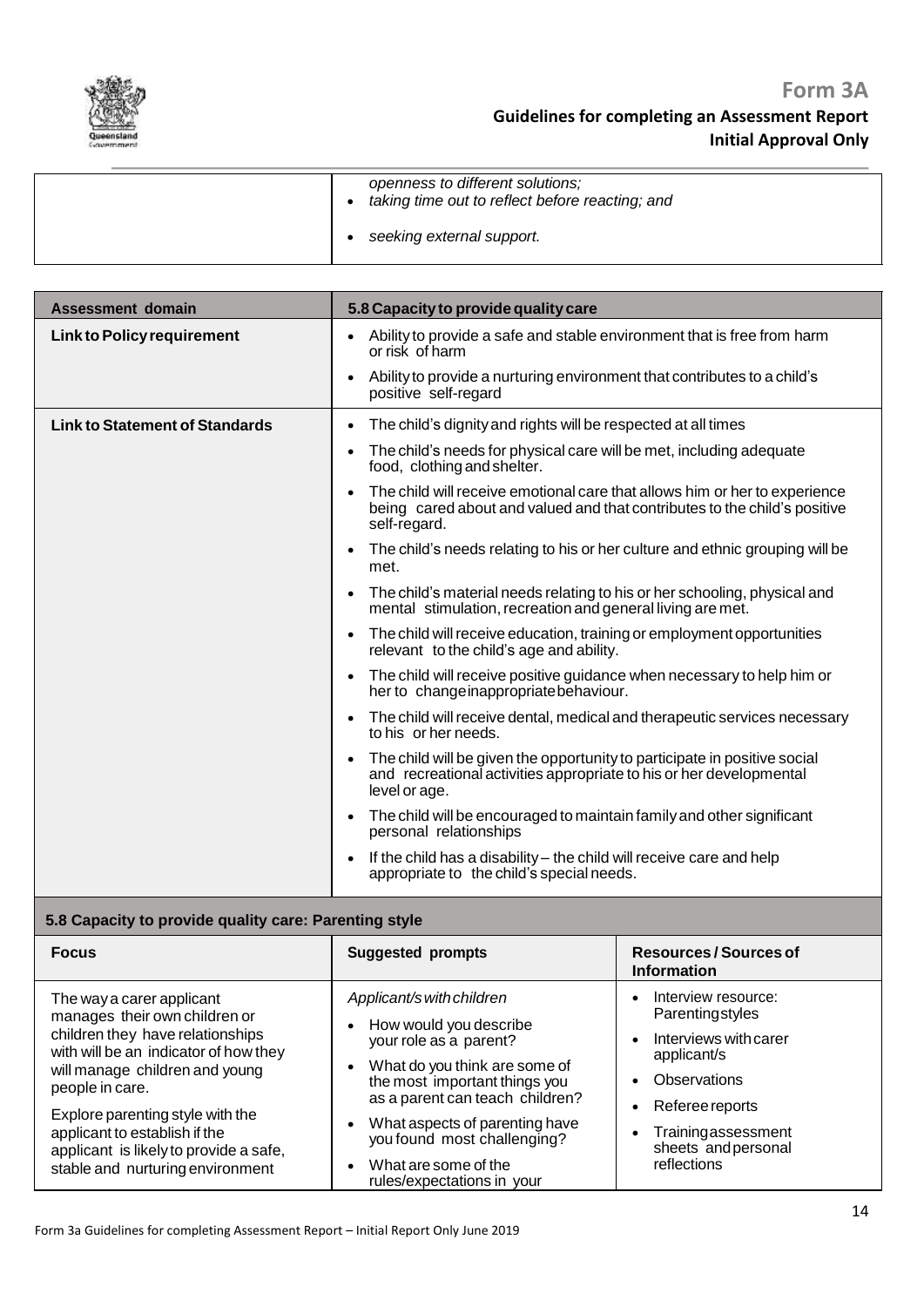

| to children in care. | household?                                                                                                    |
|----------------------|---------------------------------------------------------------------------------------------------------------|
|                      | What discipline / behaviour<br>management strategies do<br>you/have used?                                     |
|                      | How would you apply your<br>parenting style when caring for<br>a child in care?                               |
|                      | Are your children immunised in<br>line with the National<br>Immunisation Program<br>Schedule?                 |
|                      | Are you willing and able to take<br>children placed in your care for<br>their immunisations when<br>required? |
|                      | Applicants without children                                                                                   |
|                      | Describe any relationships you<br>have with children and young<br>people.                                     |
|                      | How do you communicate with<br>children and young people?                                                     |
|                      | What discipline and behaviour<br>management strategies do<br>you/have you used?                               |
|                      | How do you make children feel<br>respected and understood?                                                    |
|                      | How would you apply your<br>approach to children to<br>caring for a child in care?                            |
|                      | What are your views on child<br>immunisation?                                                                 |
|                      | Are you willing and able to take<br>children placed in your care for<br>their immunisations when<br>required? |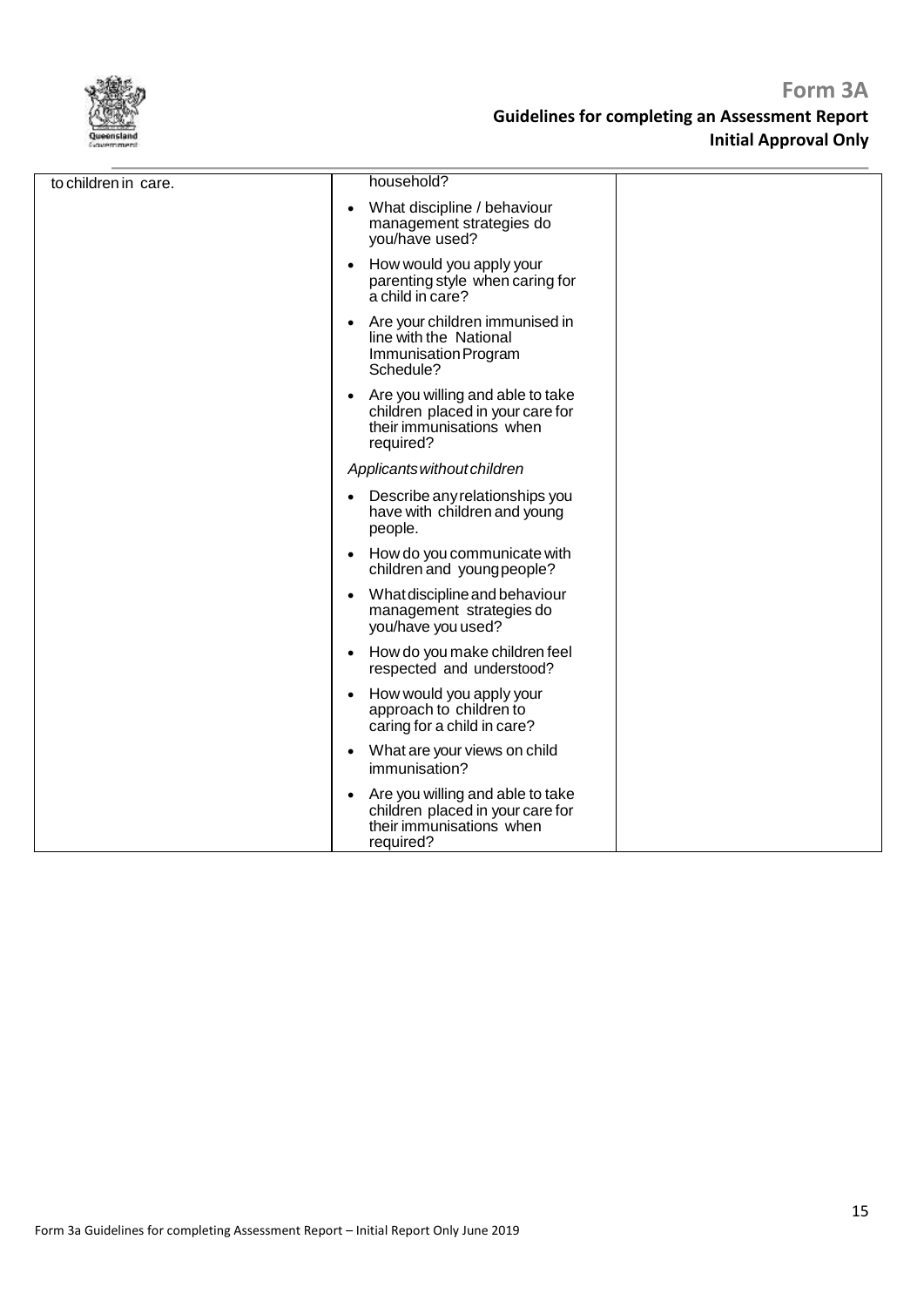

| Based on information gathered,<br>briefly summarise key points<br>and provide your clear<br>assessment and rationale.<br>Forexample: | As a couple, Bill and Ann have had no experience of nurturing their own<br>children. However, they have learnt from their own parents and friends. Ann<br>comments that her parents have been happily married for 40 years and they<br>were both committed to raising their son and daughter in a stable, happy<br>home where there were clear boundaries and values. Bill's parents shared<br>the role of raising their three sons and providing a secure home for them<br>until their separation when Bill was 16 years old. From that time he<br>considers his mother carried the most responsibility. |
|--------------------------------------------------------------------------------------------------------------------------------------|-----------------------------------------------------------------------------------------------------------------------------------------------------------------------------------------------------------------------------------------------------------------------------------------------------------------------------------------------------------------------------------------------------------------------------------------------------------------------------------------------------------------------------------------------------------------------------------------------------------|
|                                                                                                                                      | Bill and Ann have reflected on their upbringing and advised that as<br>parents/carers they are committed to:                                                                                                                                                                                                                                                                                                                                                                                                                                                                                              |
|                                                                                                                                      | readily showing affection to children in their care, more so than their<br>parents;                                                                                                                                                                                                                                                                                                                                                                                                                                                                                                                       |
|                                                                                                                                      | being constantly available to meet the needs of children in a manner<br>$\bullet$<br>that ensures children feel safe and secure in a stable environment;                                                                                                                                                                                                                                                                                                                                                                                                                                                  |
|                                                                                                                                      | encouraging children to experience a broad range of activities and<br>$\bullet$<br><i>interests:</i>                                                                                                                                                                                                                                                                                                                                                                                                                                                                                                      |
|                                                                                                                                      | modelling appropriate communication styles and engaging and<br>interacting with the children at their level;                                                                                                                                                                                                                                                                                                                                                                                                                                                                                              |
|                                                                                                                                      | working together and supporting each other in the caring role to ensure<br>consistency and to promote stability and a sense of belonging for<br>children; and                                                                                                                                                                                                                                                                                                                                                                                                                                             |
|                                                                                                                                      | being well-prepared to meet children's needs by ensuring they keep<br>$\bullet$<br>themselves well informed.                                                                                                                                                                                                                                                                                                                                                                                                                                                                                              |
|                                                                                                                                      | Both Bill and Ann have positive memories about the methods of<br>$\bullet$<br>discipline their parents used when rearing them. Their method of<br>disciplining children will be guided by key values and practices<br>including:                                                                                                                                                                                                                                                                                                                                                                          |
|                                                                                                                                      | negotiating rules and consequences with children that are age<br>appropriate and ensuring there is a limit to the number of rules and<br>consequences that apply to everyone in the household;                                                                                                                                                                                                                                                                                                                                                                                                            |
|                                                                                                                                      | listening sensitively to children to ensure they feel respected and cared<br>$\bullet$<br>for;                                                                                                                                                                                                                                                                                                                                                                                                                                                                                                            |
|                                                                                                                                      | talking through issues to resolve differences in a calm manner;                                                                                                                                                                                                                                                                                                                                                                                                                                                                                                                                           |
|                                                                                                                                      | respecting each other and children in the manner in which they<br>$\bullet$<br>communicate, including having regard for each other's' personal space;                                                                                                                                                                                                                                                                                                                                                                                                                                                     |
|                                                                                                                                      | never depriving children of anything significant including rewards<br>$\bullet$<br>already achieved through positive behaviour; and                                                                                                                                                                                                                                                                                                                                                                                                                                                                       |
|                                                                                                                                      | always affirming children for their efforts and achievements.<br>$\bullet$                                                                                                                                                                                                                                                                                                                                                                                                                                                                                                                                |
|                                                                                                                                      | Bill and Ann are committed to the Department's legislation regarding<br>$\bullet$<br>corporal punishment. Both their parents rarely used physical discipline<br>and Bill reflects that as a method of discipline it was ineffective as a<br>means of teaching good behaviour and tended to create negative<br>emotions like fear and anger.                                                                                                                                                                                                                                                               |
|                                                                                                                                      |                                                                                                                                                                                                                                                                                                                                                                                                                                                                                                                                                                                                           |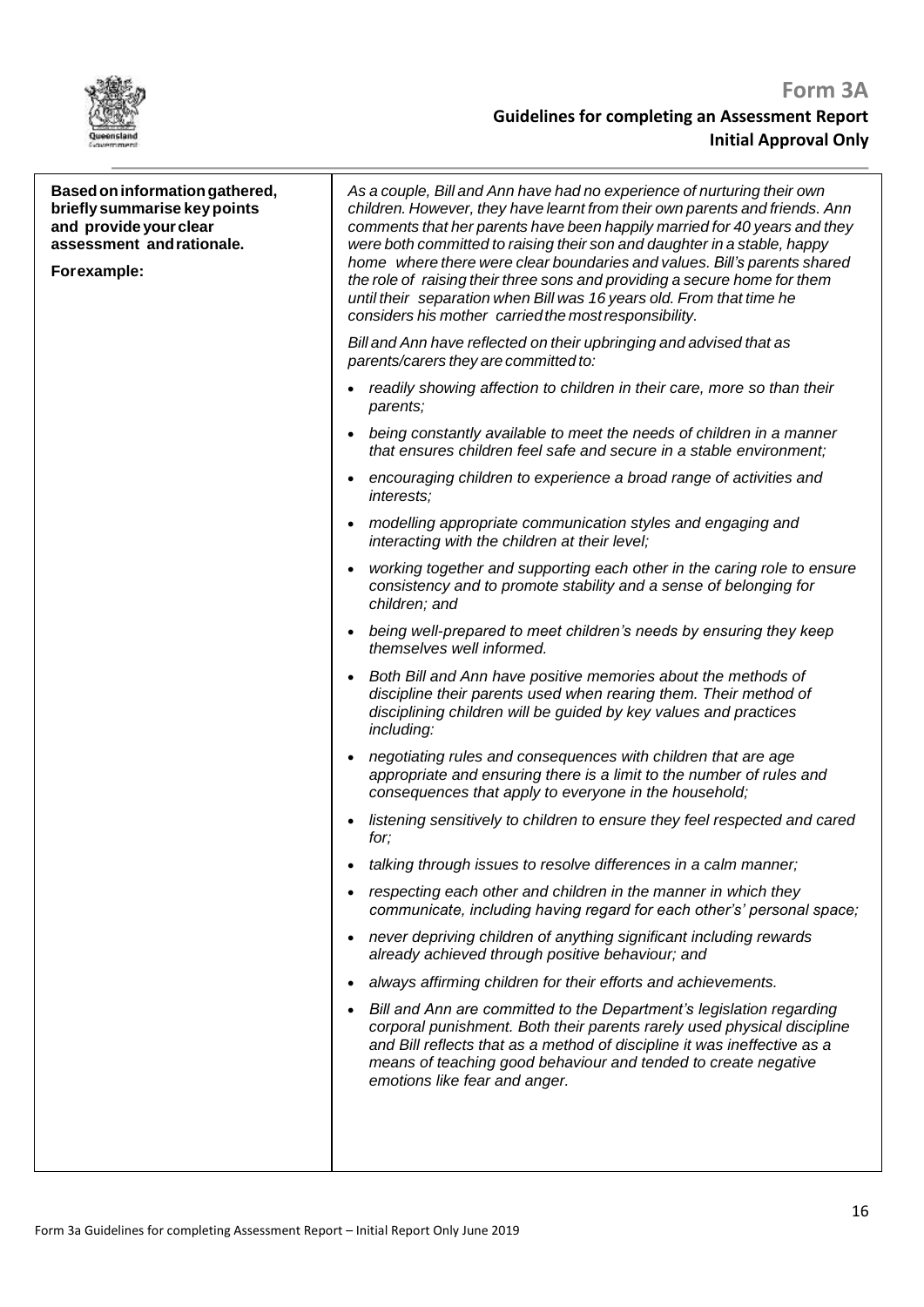

| 5.8 Capacity to provide quality care: Providing care to children and young people in out-of-home care                                                                                                                                                                                                                                                                                                                                                                                                                                                                                                                                                                                                                                                                                                                                                                                                                                                                                                               |                                                                                                                                                                                                                                                                                                                                                                                                                                                                                                                                                                                                                                                                                                                                                                                                                                                                                                                                                                                                                                                                                                                                                                                                          |                                                                                                                                                                                                                                                                                                                                                          |  |
|---------------------------------------------------------------------------------------------------------------------------------------------------------------------------------------------------------------------------------------------------------------------------------------------------------------------------------------------------------------------------------------------------------------------------------------------------------------------------------------------------------------------------------------------------------------------------------------------------------------------------------------------------------------------------------------------------------------------------------------------------------------------------------------------------------------------------------------------------------------------------------------------------------------------------------------------------------------------------------------------------------------------|----------------------------------------------------------------------------------------------------------------------------------------------------------------------------------------------------------------------------------------------------------------------------------------------------------------------------------------------------------------------------------------------------------------------------------------------------------------------------------------------------------------------------------------------------------------------------------------------------------------------------------------------------------------------------------------------------------------------------------------------------------------------------------------------------------------------------------------------------------------------------------------------------------------------------------------------------------------------------------------------------------------------------------------------------------------------------------------------------------------------------------------------------------------------------------------------------------|----------------------------------------------------------------------------------------------------------------------------------------------------------------------------------------------------------------------------------------------------------------------------------------------------------------------------------------------------------|--|
| <b>Focus</b>                                                                                                                                                                                                                                                                                                                                                                                                                                                                                                                                                                                                                                                                                                                                                                                                                                                                                                                                                                                                        | <b>Suggested prompts</b>                                                                                                                                                                                                                                                                                                                                                                                                                                                                                                                                                                                                                                                                                                                                                                                                                                                                                                                                                                                                                                                                                                                                                                                 | <b>Resources/Sources of</b><br><b>Information</b>                                                                                                                                                                                                                                                                                                        |  |
| Children in foster care may<br>present with behaviours that are<br>more challenging to manage than<br>an applicant would expect from<br>their own or other children they<br>have relationships with.<br>Applicants need to be aware of the<br>issues impacting on children and<br>young people in care and be able<br>to employ suitable behabur<br>management strategies in<br>response to complex behaviour<br>resulting from abuse.<br>Applicants need to be aware that<br>due to the vulnerable nature of<br>children in care, high standards<br>for care are set, that children must<br>receive from carers and the<br>department. These expectations<br>are set out in the Statement of<br>Standards and should be explored<br>with the applicant to establish the<br>extent of their understanding and<br>their capacity to implement the<br>standards in a practical way.<br>Applicants<br>other<br>may<br>provide<br>regulated care services from their<br>home e.g. family day care, stand-<br>alone care | How do you think caring for a<br>child in care will be different to<br>caring for your own or other<br>children you have cared for?<br>Outline your knowledge of the<br>types of abuse/harm that<br>children in out-of-home care<br>may have experienced?<br>How can this harm impact on<br>children?<br>How could you help a child in<br>your care recover from the<br>impact of abuse / harm?<br>What is your understanding of<br>$\bullet$<br>the department's legislative<br>stance on corporal punishment<br>for children in care?<br>Why do you think these<br>requirements are in place?<br>What alternative positive behaviour<br>management strategies could you<br>implement to address<br>complex/difficult behaviour?<br>What communication<br>skills would be<br>important?<br>How would you demonstrate<br>$\bullet$<br>respect for a child's right to<br>privacy and confidentiality?<br>Reflecting on the Statement of<br>$\bullet$<br>Standards, give examples of<br>ways you would provide quality<br>care to a child in your care.<br>How do you think the provision<br>of other care services will impact<br>on your ability to provide quality<br>care to children placed with you? | Interviews with carer<br>applicant/s<br>Trainingassessmentsheets<br>and personal reflections<br>Referee reports, where<br>requested<br>Interview resource:<br><b>Statement of Standards</b><br>Interview with care<br>applicant/s<br>Interview with Family Day Care<br>Provider that the family day<br>care educator is affiliated with.<br>Observations |  |
| Based on information gathered,<br>briefly summarise key points<br>and provide your clear<br>assessment and rationale.<br>Forexample:                                                                                                                                                                                                                                                                                                                                                                                                                                                                                                                                                                                                                                                                                                                                                                                                                                                                                | Information gathered during the assessment and training process<br>indicates that Bill and Ann are assessed as having:<br>an understanding and awareness of how children are harmed and<br>the impact of harm on children's lives and behaviour;<br>an understanding of how a child's behaviour may reflect their<br>$\bullet$<br>experience of abuse;<br>an understanding of the needs of children who have been sexually<br>$\bullet$                                                                                                                                                                                                                                                                                                                                                                                                                                                                                                                                                                                                                                                                                                                                                                  |                                                                                                                                                                                                                                                                                                                                                          |  |
|                                                                                                                                                                                                                                                                                                                                                                                                                                                                                                                                                                                                                                                                                                                                                                                                                                                                                                                                                                                                                     | abused and acknowledgement of the need for careful supervision                                                                                                                                                                                                                                                                                                                                                                                                                                                                                                                                                                                                                                                                                                                                                                                                                                                                                                                                                                                                                                                                                                                                           |                                                                                                                                                                                                                                                                                                                                                          |  |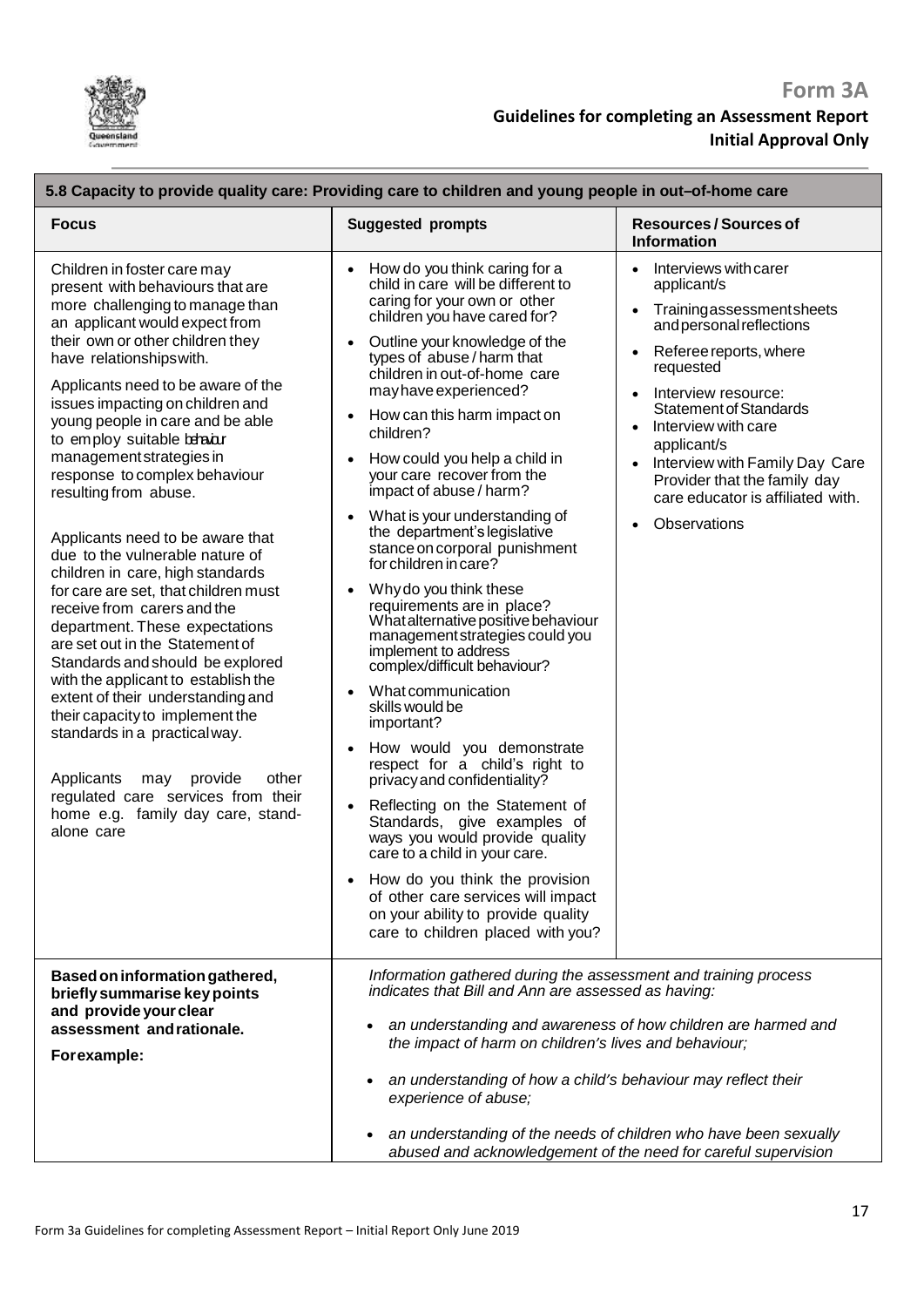

| when these children are interacting with other children to ensure<br>that all children remain safe;                                                                                                                                                                                                                                                                                                                                                                                                             |
|-----------------------------------------------------------------------------------------------------------------------------------------------------------------------------------------------------------------------------------------------------------------------------------------------------------------------------------------------------------------------------------------------------------------------------------------------------------------------------------------------------------------|
| an awareness of how, as carers of children who have been harmed,<br>they will need to build a relationship of trust and respect with<br>children and create an environment where the children feel safe.<br>They acknowledge the time and skill this will take;<br>the skills and creative ideas for building appropriate relationships<br>with children;                                                                                                                                                       |
| a warm and welcoming home and the closeness and stability within<br>their own relationship that will promote a supportive, nurturing<br>environment for children placed in their care;                                                                                                                                                                                                                                                                                                                          |
| the ability to attend to the needs of children in a manner that<br>includes the participation of children in planning activities and<br>making decisions;                                                                                                                                                                                                                                                                                                                                                       |
| a clear understanding of legislation regarding corporal punishment<br>and commitment to never using such means to discipline children in<br>their care. They appreciate how punishing children with physical<br>discipline would only reinforce a child's experience of abuse;                                                                                                                                                                                                                                  |
| the skills and ability to use appropriate discipline techniques, such<br>as positive reinforcement and the rewarding of good behaviour.<br>What they consider most important is to talk through issues with<br>children and communicate clearly about any consequences that<br>may be required. They are willing to work with children to problem<br>solve so that children learn to deal with their own issues and resolve<br>conflict through a supportive relationship that builds trust and<br>respect; and |
| an appreciation of their own need for privacy and space and<br>understanding that children also need space and privacy. Each child<br>will have their own room and they will develop agreements with the<br>children about respecting each other's privacy. For example, by not<br>entering another's room without consent or without knocking on the<br>door.                                                                                                                                                  |

### **5.8 Capacity to provide quality care: Developing and/or maintaining a positive sense of identity in a child or young person**

| <b>Focus</b>                                                                                                                                                                                                                                                                                                           | <b>Suggested prompts</b>                                                                                                                                                                                                                                                                                                            | Resources / Sources of<br><b>Information</b>                                                                          |
|------------------------------------------------------------------------------------------------------------------------------------------------------------------------------------------------------------------------------------------------------------------------------------------------------------------------|-------------------------------------------------------------------------------------------------------------------------------------------------------------------------------------------------------------------------------------------------------------------------------------------------------------------------------------|-----------------------------------------------------------------------------------------------------------------------|
| Children in care often lack a<br>positive sense of identity which can<br>impact negatively on their self-<br>esteem and development.<br>Applicants need to be aware of the<br>importance of developing and/or<br>maintaining a positive sense of<br>identity in a child and be able to<br>identify ways of doing this. | What do you believe contributes<br>to a person having a positive<br>sense of identity?<br>How could you contribute to<br>developing and maintaining a<br>positive sense of identity in a<br>child in your care?<br>How could you help a child in<br>your care to maintain a positive<br>connection to their familyand<br>community? | Interviews with carer<br>$\bullet$<br>applicants<br>Trainingassessmentsheets<br>$\bullet$<br>and personal reflections |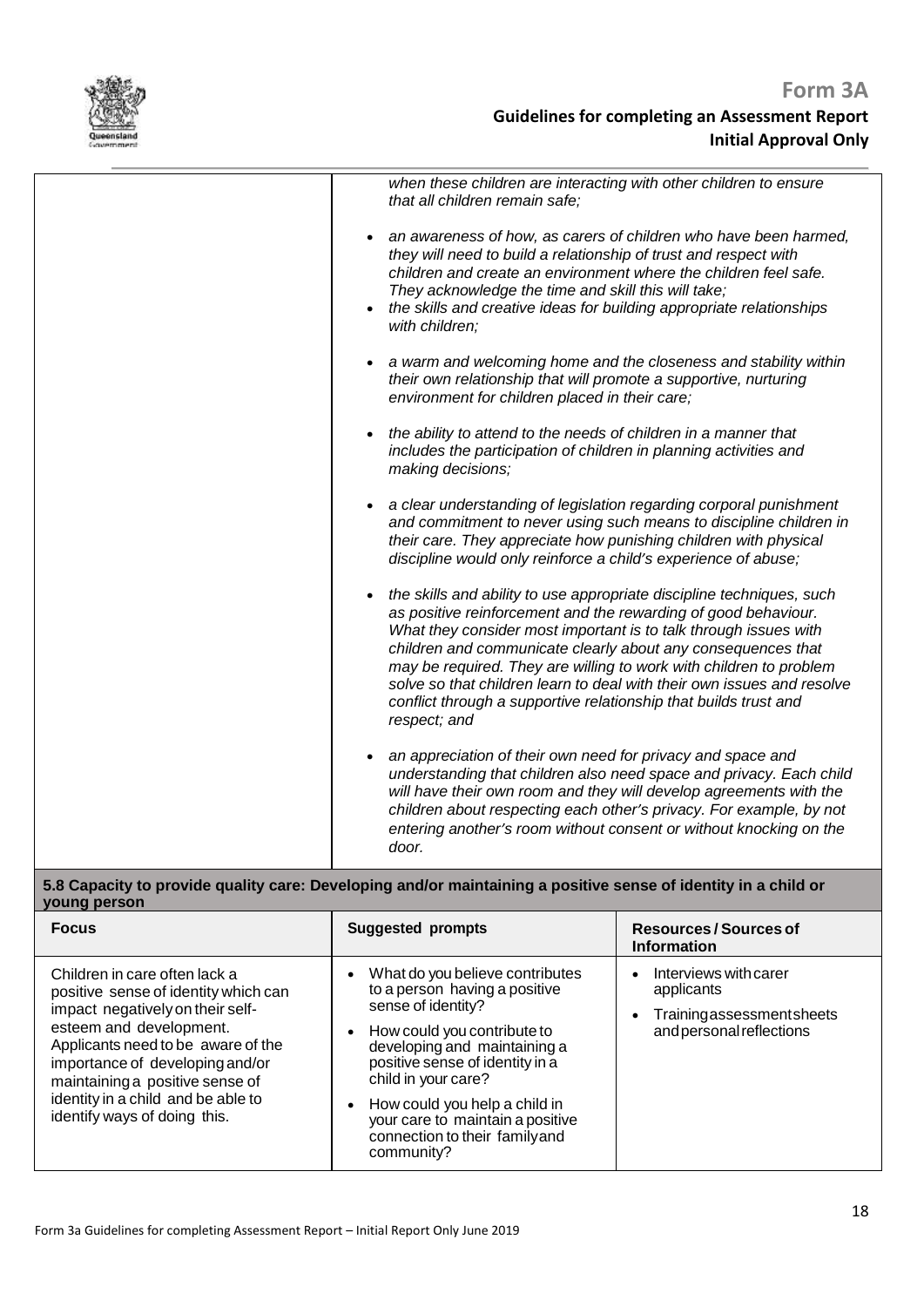

| Based on information gathered,<br>briefly summarise key points<br>and provide your clear<br>assessment and rationale.<br>Forexample:                                                                                                                                        | Bill and Ann are assessed as having the ability and motivation to<br>develop and maintain a child's positive sense of identity. They would do<br>this by:<br>encouraging children in their care to maintain their personal identity in a<br>manner that enables them to feel good about themselves and their<br>individual qualities;<br>being committed to working with the Department to encourage<br>children to maintain contact with their natural family, always<br>ensuring that contact is in the best interest of the child. They advised<br>that they will encourage phone calls and assist with transport where<br>required; and<br>actively encouraging and supporting the preservation of memories,<br>particularly for children in care who may have had a lot of instability in their<br>that are broken. They consider photos and other ways of keeping records,<br>like scrap booking, are important means of preserving memorabilia. | young lives. They are committed to respecting the belongings a child might<br>consider precious, even clothes they have grown out of or toys and objects |
|-----------------------------------------------------------------------------------------------------------------------------------------------------------------------------------------------------------------------------------------------------------------------------|--------------------------------------------------------------------------------------------------------------------------------------------------------------------------------------------------------------------------------------------------------------------------------------------------------------------------------------------------------------------------------------------------------------------------------------------------------------------------------------------------------------------------------------------------------------------------------------------------------------------------------------------------------------------------------------------------------------------------------------------------------------------------------------------------------------------------------------------------------------------------------------------------------------------------------------------------------|----------------------------------------------------------------------------------------------------------------------------------------------------------|
| 5.8 Capacity to provide quality care: Cultural awareness                                                                                                                                                                                                                    |                                                                                                                                                                                                                                                                                                                                                                                                                                                                                                                                                                                                                                                                                                                                                                                                                                                                                                                                                        |                                                                                                                                                          |
| <b>Focus</b>                                                                                                                                                                                                                                                                | <b>Suggested prompts</b>                                                                                                                                                                                                                                                                                                                                                                                                                                                                                                                                                                                                                                                                                                                                                                                                                                                                                                                               | <b>Resources/Sources of</b><br><b>Information</b>                                                                                                        |
| Children and young people from<br>Aboriginal and Torres Strait Islander<br>and other ethnic backgrounds have<br>a particular need to maintain links to<br>their cultural origins in order to<br>maintain a healthy sense of identity<br>and belonging to their families and | Outline the special provisions for<br>Aboriginal and Torres Strait<br>Islander children?<br>How would you support a child<br>from an Aboriginal and Torres<br>Strait Islander background to<br>maintain links to their family,                                                                                                                                                                                                                                                                                                                                                                                                                                                                                                                                                                                                                                                                                                                         | Interviews with carer<br>applicants<br>Trainingassessmentsheets<br>and personal reflections                                                              |

| communities.                                                                                                                                                                                                                                                                                                                               | community and culture?                                                                                                                                                                                                                                                 |
|--------------------------------------------------------------------------------------------------------------------------------------------------------------------------------------------------------------------------------------------------------------------------------------------------------------------------------------------|------------------------------------------------------------------------------------------------------------------------------------------------------------------------------------------------------------------------------------------------------------------------|
| Applicants must have an<br>awareness of the special<br>legislative provisions for Aboriginal<br>and Torres Strait Islander children<br>and young people and the reasons<br>for these, and an ability to identify<br>how they would assist a child from<br>a unique cultural background to<br>maintain links to their cultural<br>heritage. | Why would it be necessary to<br>ensure a child from a different<br>cultural background maintains<br>links to their culture?<br>How would you assist a child<br>from a different cultural<br>background to maintain links to<br>their family, community and<br>culture? |
|                                                                                                                                                                                                                                                                                                                                            |                                                                                                                                                                                                                                                                        |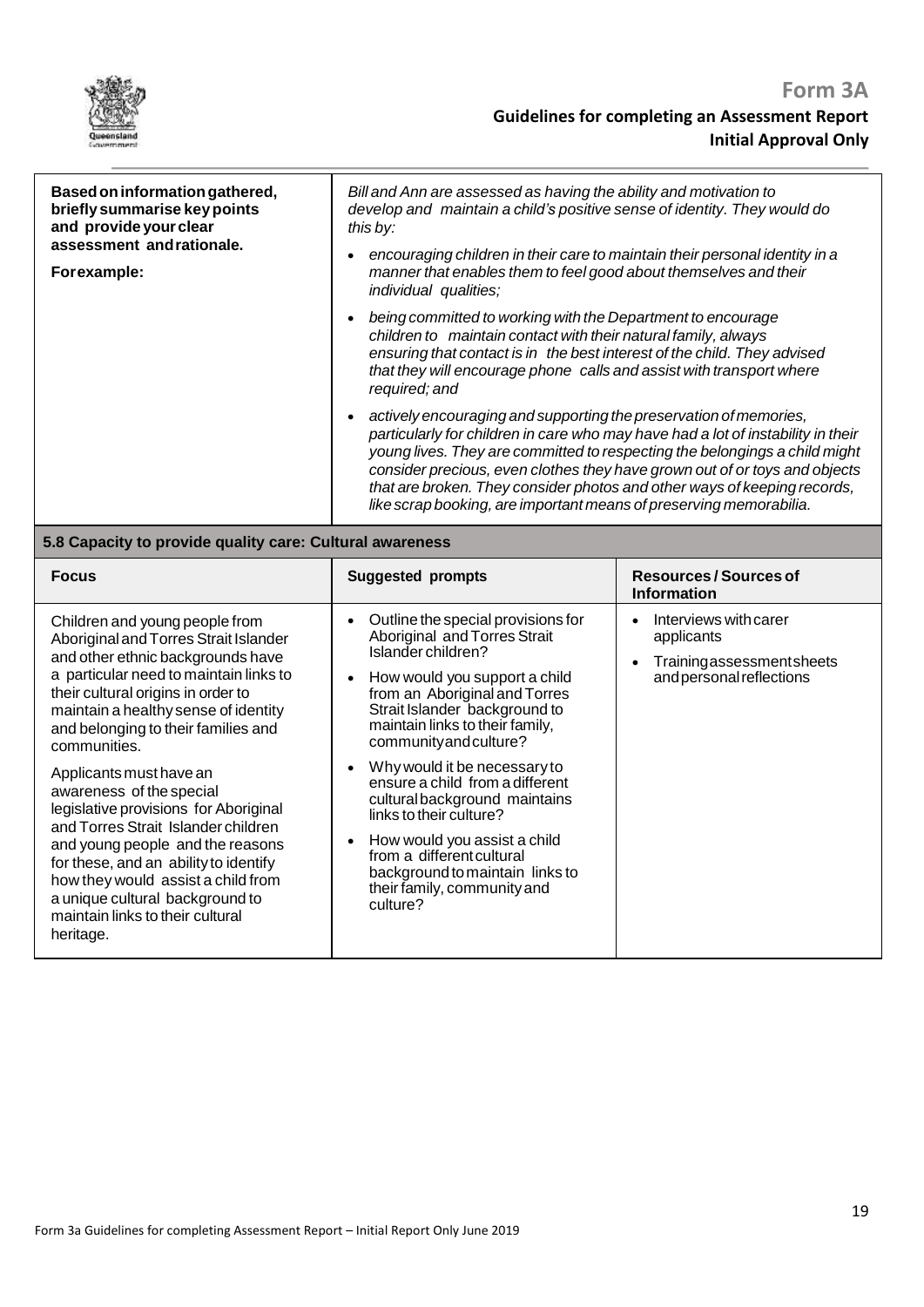

| Based on information gathered,<br>briefly summarise key points<br>and provide your clear<br>assessment and rationale.<br>Forexample:                                            | The following information supports the assessment that Bill and Ann have<br>the capacity to provide care to children from Aboriginal, Torres Strait<br>Islander and other ethnic backgrounds, that is culturally supportive:<br>Both applicants come from families that have migrated to Australia.<br>Therefore, they have an appreciation of, and respect towards, ethnic<br>diversity and the challenges and experiences that children and young<br>people from diverse backgrounds may face.<br>They have an appreciation of the significance of religious beliefs and<br>values shared in their catholic background, and whilst they don't<br>regularly attend church, they are respectful of any individual's choice<br>to do so and acknowledge that for some people, including children,<br>attending church may be very important.<br>In both their workplaces, they regularly interact with people from a<br>broad range of cultural and religious backgrounds, particularly Ann<br>in the school setting. |                                                                                                                                                                       |
|---------------------------------------------------------------------------------------------------------------------------------------------------------------------------------|----------------------------------------------------------------------------------------------------------------------------------------------------------------------------------------------------------------------------------------------------------------------------------------------------------------------------------------------------------------------------------------------------------------------------------------------------------------------------------------------------------------------------------------------------------------------------------------------------------------------------------------------------------------------------------------------------------------------------------------------------------------------------------------------------------------------------------------------------------------------------------------------------------------------------------------------------------------------------------------------------------------------|-----------------------------------------------------------------------------------------------------------------------------------------------------------------------|
| 5.8 Capacity to provide quality care: Household Safety                                                                                                                          |                                                                                                                                                                                                                                                                                                                                                                                                                                                                                                                                                                                                                                                                                                                                                                                                                                                                                                                                                                                                                      |                                                                                                                                                                       |
| <b>Focus</b>                                                                                                                                                                    | <b>Suggested prompts</b>                                                                                                                                                                                                                                                                                                                                                                                                                                                                                                                                                                                                                                                                                                                                                                                                                                                                                                                                                                                             | <b>Resources/Sources of</b><br><b>Information</b>                                                                                                                     |
| The safety requirements outlined in<br>the 'Form 2: Household Safety<br>Study' are recognised ways to<br>avoid accidents and injuries<br>involving children around the<br>home. | Does your household meet the<br>mandatory safety<br>requirements?<br>Were any safety issues<br>identified while completing the<br>Household Safety Study?<br>the contract of the contract of the contract of the contract of the contract of                                                                                                                                                                                                                                                                                                                                                                                                                                                                                                                                                                                                                                                                                                                                                                         | Self-assessment:<br>Homesafety checklist<br>$\bullet$<br>'Form 2: Household Safety<br>$\bullet$<br>Observations<br>$\bullet$<br>Trainingassessmentsheets<br>$\bullet$ |

| Applicants must meet the<br>mandatory safety requirements.<br>Exploration of other safety<br>requirements should have an<br>educative focus and be used to<br>assess the applicant's commitment<br>to the safety of children in their care<br>and willingness to make<br>adjustments or changes. Where<br>safety issues are identified, work<br>with the carer applicant to identify<br>strategies to address any risks. | Have you made any changes<br>$\bullet$<br>necessary to ensure the safety<br>of your home?<br>If not, what changes still need to be<br>$\bullet$<br>made?<br>When and how will these safety<br>issues be addressed?                                                                                                                                                                                                                                                                                                                                                                                                                                                                                                                                        | <u>Hall lingassessi Hentsheets</u><br>and personal reflections<br>Study'. |
|--------------------------------------------------------------------------------------------------------------------------------------------------------------------------------------------------------------------------------------------------------------------------------------------------------------------------------------------------------------------------------------------------------------------------|-----------------------------------------------------------------------------------------------------------------------------------------------------------------------------------------------------------------------------------------------------------------------------------------------------------------------------------------------------------------------------------------------------------------------------------------------------------------------------------------------------------------------------------------------------------------------------------------------------------------------------------------------------------------------------------------------------------------------------------------------------------|---------------------------------------------------------------------------|
| Based on information gathered,<br>briefly summarise key points<br>and provide your clear<br>assessment andrationale.<br>Forexample:                                                                                                                                                                                                                                                                                      | Bill and Ann's home and property are assessed to meet mandatory<br>$\bullet$<br>safety requirements.<br>Refer to Form 2: Household Safety Study for further detail.<br>$\bullet$<br>Their four bedroom lowset home is well fenced on 1.5 acres. The<br>$\bullet$<br>immediate neighbourhood is quiet and friendly and their nearest<br>neighbours are mostly young couples with children. They have two<br>good-natured, child-friendly dogs, a cat and chickens. Neither Bill nor<br>Ann smoke. They have no firearms.<br>From observations, Bill and Ann are very safety conscious in<br>$\bullet$<br>regard to children. They have built their home and landscaped<br>their property in a manner that will provide a safe environment for<br>children. |                                                                           |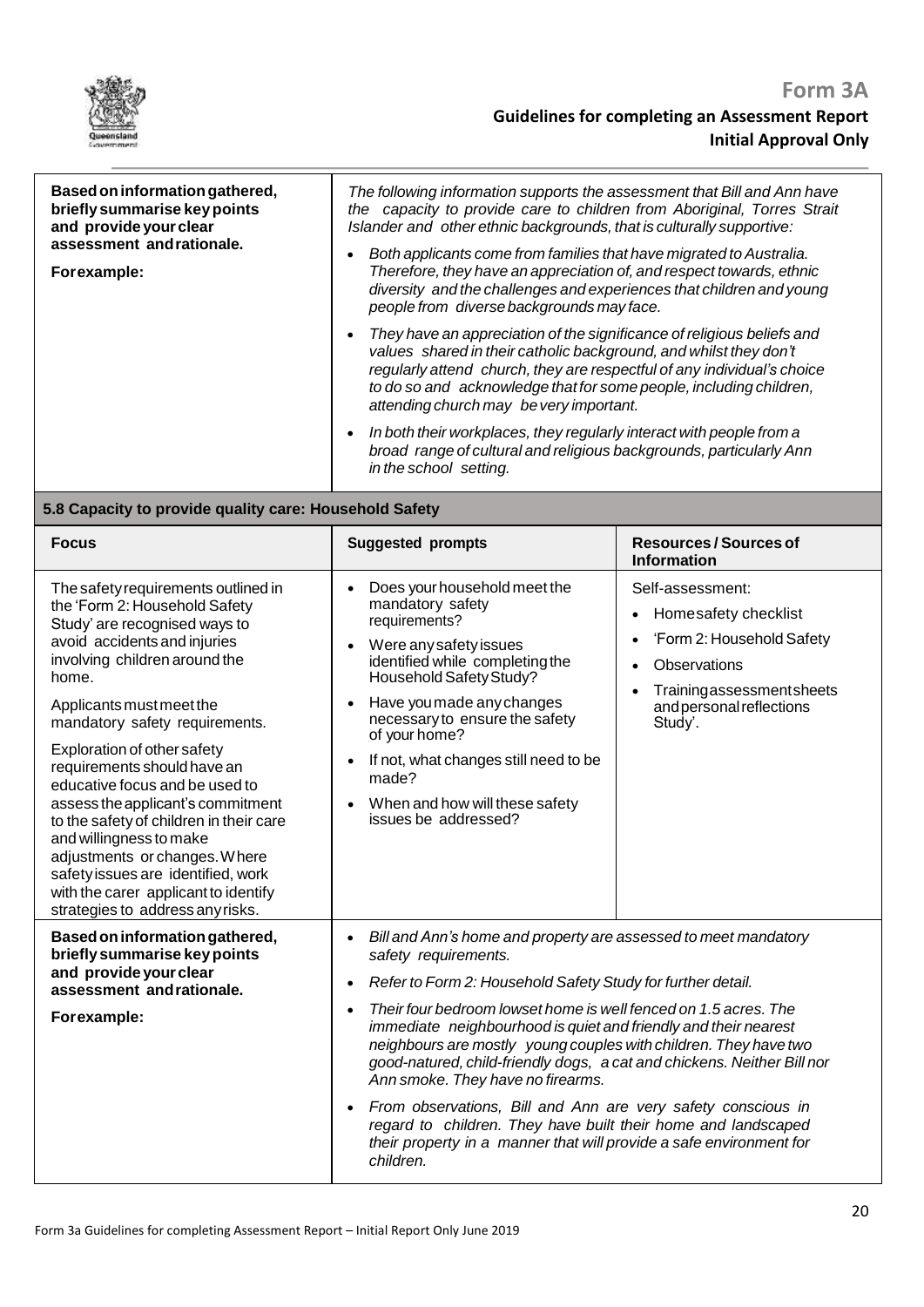

| <b>Assessment Domain</b>                                                                                                                                                                                                                                                                                                                                                                                                                                                                                                                                                                                                                              | 5.9 Ability to work as part of a team                                                                                                                                                                                                                                                                                                                                                                                                                                                                                                                                                                                                                                                                                                             |                                                                                                                                                                            |
|-------------------------------------------------------------------------------------------------------------------------------------------------------------------------------------------------------------------------------------------------------------------------------------------------------------------------------------------------------------------------------------------------------------------------------------------------------------------------------------------------------------------------------------------------------------------------------------------------------------------------------------------------------|---------------------------------------------------------------------------------------------------------------------------------------------------------------------------------------------------------------------------------------------------------------------------------------------------------------------------------------------------------------------------------------------------------------------------------------------------------------------------------------------------------------------------------------------------------------------------------------------------------------------------------------------------------------------------------------------------------------------------------------------------|----------------------------------------------------------------------------------------------------------------------------------------------------------------------------|
| <b>Link to Policy requirement</b>                                                                                                                                                                                                                                                                                                                                                                                                                                                                                                                                                                                                                     | Ability to work as part of a team that includes the child, their<br>family, the department and other relevant service providers.                                                                                                                                                                                                                                                                                                                                                                                                                                                                                                                                                                                                                  |                                                                                                                                                                            |
| <b>Link to Statement of Standards</b>                                                                                                                                                                                                                                                                                                                                                                                                                                                                                                                                                                                                                 | The child's dignity and rights will be respected at all times.<br>The child's needs relating to his or her culture and ethnic grouping will be<br>met.<br>The child's material needs relating to his or her schooling, physical and<br>mental stimulation, recreation and general living are met.<br>The child will receive education, training or employment opportunities<br>relevant to the child's age and ability.<br>The child will receive dental, medical and therapeutic services<br>necessary to meet his or her needs.<br>The child will be encouraged to maintain family and other<br>significant relationships.<br>If the child has a disability - the child will receive care and help<br>appropriate to the child's special needs. |                                                                                                                                                                            |
| <b>Focus</b>                                                                                                                                                                                                                                                                                                                                                                                                                                                                                                                                                                                                                                          | <b>Suggested prompts</b>                                                                                                                                                                                                                                                                                                                                                                                                                                                                                                                                                                                                                                                                                                                          | <b>Resources/Sources of</b><br>Information                                                                                                                                 |
| To ensure quality outcomes for<br>children in care, applicants must<br>be able to work effectively as part<br>of a team with the child, parents,<br>fostering agency and the<br>department.<br>Applicants should be able to:<br>describe the nature of<br>effective teamwork;<br>identify and demonstrate the skills<br>and attributes that will allow them<br>to contribute to effective teamwork;<br>outline of the roles and<br>responsibilities of foster carers<br>as part of the team; and<br>describe how they will work in line<br>$\bullet$<br>the legislative principles, policies<br>and procedures guiding the work<br>of the department. | Describe your previous<br>experience of working as<br>part of a team<br>Where you have encountered<br>difficulties working as part of a<br>team, how have you resolved<br>these?<br>How will you ensure that the<br>child in your care is provided<br>with opportunities to<br>participate in decision making?<br>How would you advocate on<br>their behalf if you felt their<br>needs were not being<br>adequately met?<br>What is your understanding of the<br>roles and responsibilities of<br>foster carers?                                                                                                                                                                                                                                  | Assessment resource:<br>Interviewer source:<br>$\bullet$<br><b>Teamwork</b><br>Interviews with carer<br>applicants<br>Trainingassessmentsheets<br>and personal reflections |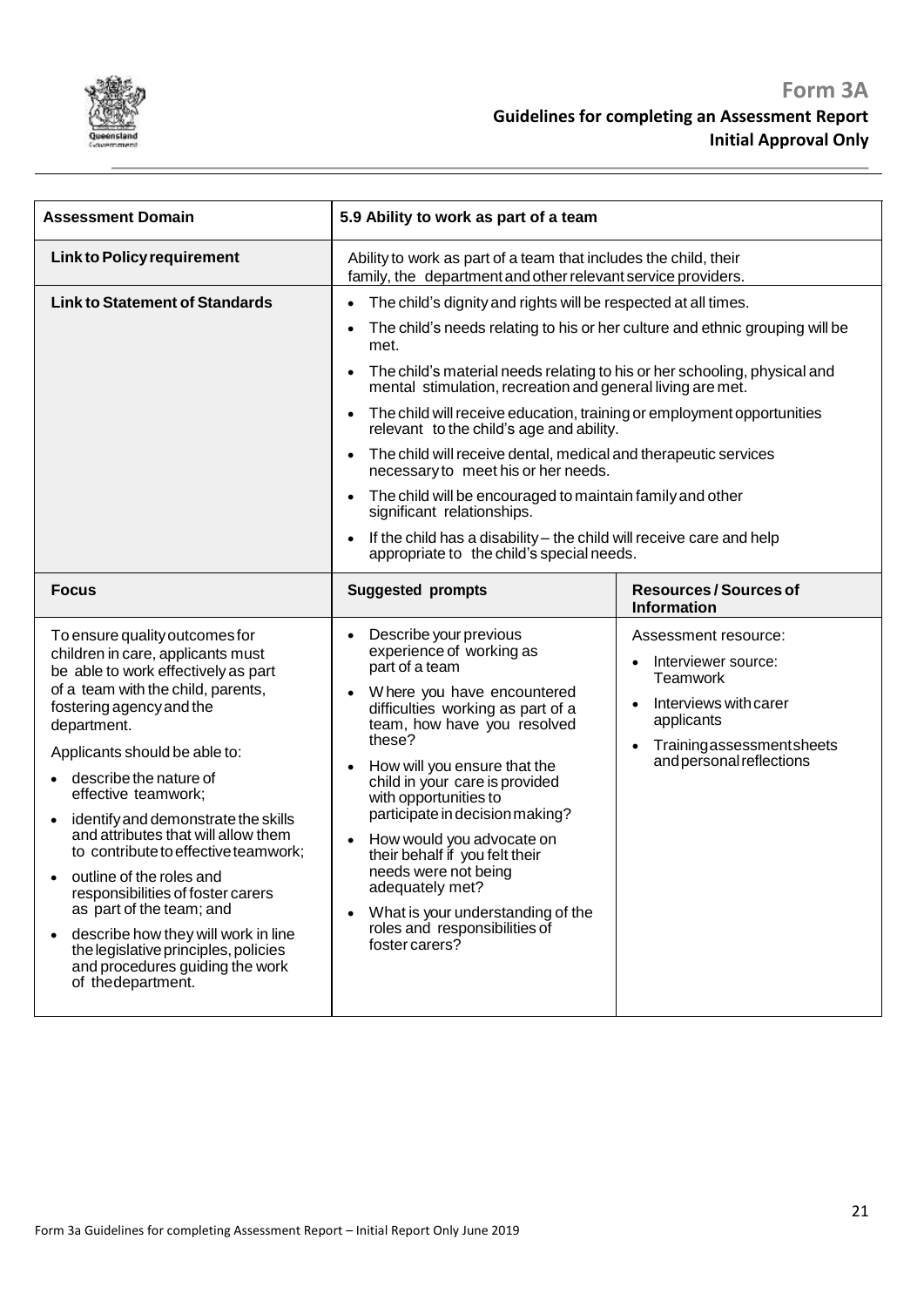

| Based on information gathered,<br>briefly summarise key points<br>and provide your clear<br>assessment and rationale.<br>Forexample: | Bill and Ann are assessed as having the ability to be able to effectively<br>$\bullet$<br>work as part of a team. This assessment is based on the following:<br>They demonstrated a sound knowledge and understanding of<br>$\bullet$<br>departmental policies and practices regarding child protection and<br>understand that as carers they will be working closely with<br>departmental staff, the foster and kinship care service, children and<br>young people, parents, extended family members, and other carers,<br>professionals and support people. |
|--------------------------------------------------------------------------------------------------------------------------------------|---------------------------------------------------------------------------------------------------------------------------------------------------------------------------------------------------------------------------------------------------------------------------------------------------------------------------------------------------------------------------------------------------------------------------------------------------------------------------------------------------------------------------------------------------------------|
|                                                                                                                                      | They have an informed understanding of the Standards of Care and<br>provided clear and practical examples of how they would demonstrate<br>and meet the Standards of Care. They are also committed to the<br>Principles of the Act which uphold the significance of natural family to<br>children in care.                                                                                                                                                                                                                                                    |
|                                                                                                                                      | They have a clear understanding that they must be guided by the<br>Department in some decisions, particularly regarding family contact<br>and reunification decisions. They also understand that they will<br>participate in regular placement and case planning meetings with<br>departmental and foster and kinship care service staff.                                                                                                                                                                                                                     |
|                                                                                                                                      | Bill and Ann accept their responsibility as carers to advocate on behalf<br>$\bullet$<br>of children in their care, to ensure that they have a voice, are listened<br>to and have their needs met. They will exercise this role in situations<br>involving teachers, doctors, counsellors and other significant adults<br>involved in children's lives. They articulated a good understanding of<br>confidentiality provisions.                                                                                                                               |
|                                                                                                                                      | Bill and Ann intend to involve children in their care in decision making<br>so as to give them a sense of ownership and empowerment and assist<br>them to have a positive self-image.                                                                                                                                                                                                                                                                                                                                                                         |

| <b>Assessment Domain</b>                                                                                                                                                                                                   | 5.10 Outcome of referee checks and interviews (if applicable)                                     |                                                                 |
|----------------------------------------------------------------------------------------------------------------------------------------------------------------------------------------------------------------------------|---------------------------------------------------------------------------------------------------|-----------------------------------------------------------------|
| <b>Link to Policy requirement</b>                                                                                                                                                                                          | Ability to provide a safe and stable living environment that is free from harm<br>or risk of harm |                                                                 |
| <b>Focus</b>                                                                                                                                                                                                               |                                                                                                   | <b>Resources / Sources of Information</b>                       |
| The conduct of referee checks is mandatory and must occur as part<br>of the initial assessment.                                                                                                                            |                                                                                                   | Referee Questionnaire for Carer<br>$\bullet$<br>Applicants form |
| When referee checks are conducted, contact is to be made with the<br>carer applicant/s to obtain referee details. One referee will be<br>selected by the assessor.                                                         |                                                                                                   |                                                                 |
| Referees undertake for information to be provided in whole or in part<br>to the applicant/s. Referee checks should preferably be done by<br>phone and at the earliest possible time to ensure that there are no<br>delays. |                                                                                                   |                                                                 |
| Referee details are to be recorded on the Referee Questionnaire for<br>Carer Applicants form and a summary of the referee report is to be<br>recorded in Form 3A which is provided to the applicant/s.                     |                                                                                                   |                                                                 |
| Consideration of a discretionary referee check should be given when<br>gathering information from, for example, the employer/supervisor of<br>an applicant who works in child related employment.                          |                                                                                                   |                                                                 |